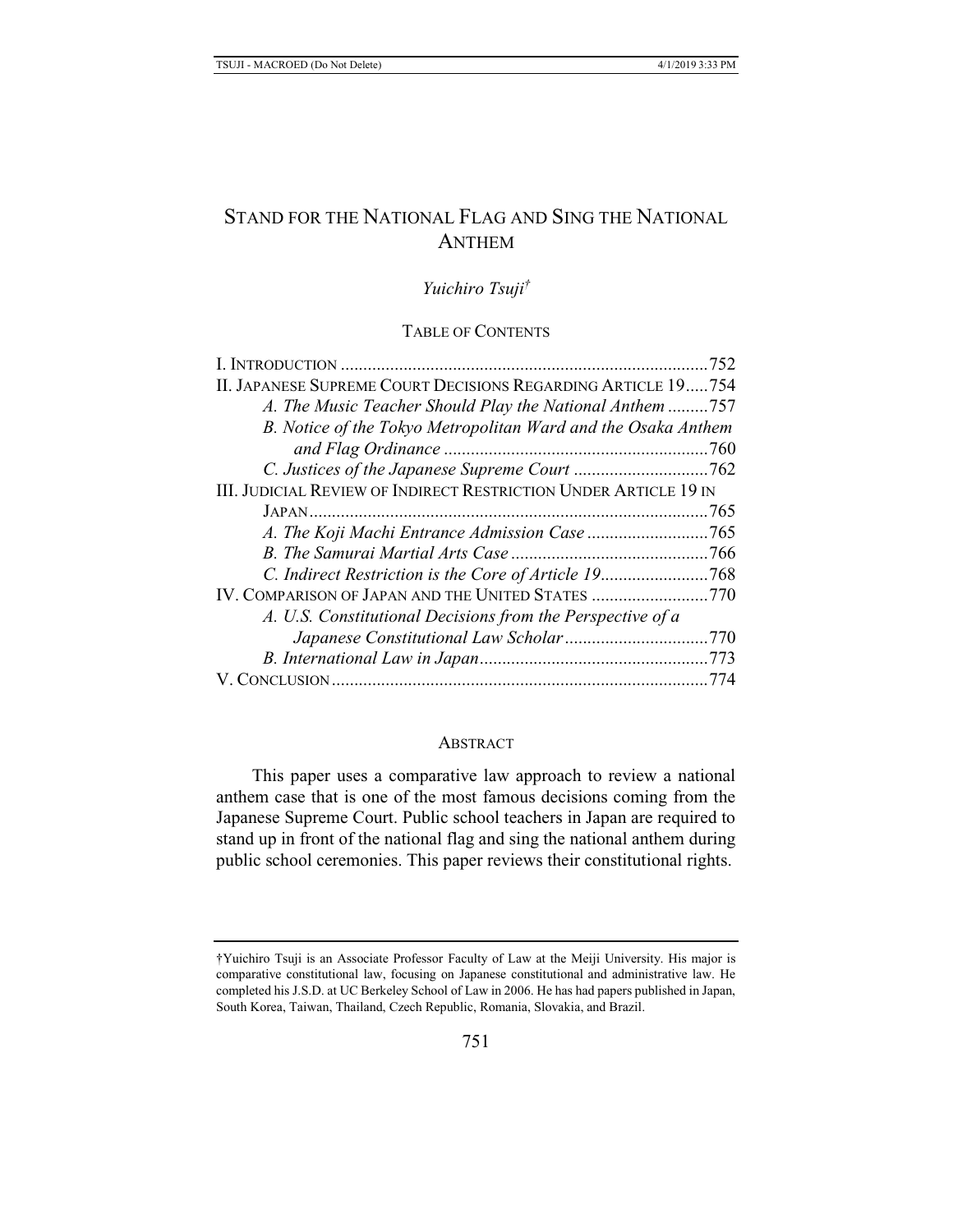#### I. INTRODUCTION

In 2016, during a pre-season National Football League ("NFL") game, a player refused to stand during the national anthem,  $^1$  challenging the well-established tradition to pay respect to the American flag and national anthem.<sup>2</sup> Instead, he sat as a protest against past racial discrimination.<sup>3</sup> The NFL rulebook, at the time, contained no provisions regarding what players could or could not do during the national anthem.<sup>4</sup> Former President Barack Obama defended this young football player, saying that his protest shows concern about legitimate issues.<sup>5</sup>

The Japanese Constitution of 1947 (the "Constitution") is modeled on the objectives of American democracy.<sup>6</sup> However, unlike the U.S. Constitution, the Japanese Constitution clearly states that "[f]reedom of thought and conscience shall not be violated."<sup>7</sup> Japan signed the International Covenant on Civil and Political Rights in 1978,<sup>8</sup> in which

3 *See* Wagoner, *supra* note 1.

4 *See* NAT'L FOOTBALL LEAGUE, 2016 OFFICIAL PLAYING RULES OF THE NATIONAL FOOTBALL LEAGUE (2016). However, while there is no mention of required conduct during the national anthem in the rulebook, the NFL Game Operations Manual dictates that players shall stand during the national anthem. *See* Alex Fitzpatrick, *Does the NFL Require Players to Stand for the National Anthem?*, Times (Sept. 25, 2017), http://time.com/4955704/nfl-league-rulebook-a62-63 national-anthem-rule. (reporting that the Operations Manual dictates as follows: "During the National Anthem, players on the field and bench area should stand at attention, face the flag, hold helmets in their left hand, and refrain from talking. The home team should ensure that the American flag is in good condition. It should be pointed out to players and coaches that we continue to be judged by the public in this area of respect for the flag and our country.")

5 *See* Kim Hjelmgaard, *Obama Defends Kaepernick's National Anthem Protest*, USA TODAY (Sept. 5, 2016, 9:51 AM), https://www.usatoday.com/story/sports/nfl/2016/09/05/obama-defendskaepernicks-national-anthem-protest/89879478.

8 *Status of Ratification Interactive Dashboard,* U.N. HUM. RTS. OFF. OF THE HIGH COMMISSIONER, http://indicators.ohchr.org (last visited Mar. 10, 2019) (information accessible under the "Select a treaty" dropdown menu).

<sup>1</sup> Nick Wagoner, *Colin Kaepernick Protests Anthem over Treatment of Minorities*, ESPN (Aug. 28, 2016), http://www.espn.com/nfl/story/\_/id/17401815/colin-kaepernick-san-francisco-49ers-sits-national-anthem-prior-preseason-game.

<sup>2</sup> *See* 26 U.S.C. § 301 (2012) ("[W]hen the flag is displayed . . . all . . . persons present should face the flag and stand at attention with their right hand over the heart, and men not in uniform, if applicable, should remove their headdress with their right hand and hold it at the left shoulder, the hand being over the heart."); *see also* Erik Brady, *How National Anthem Became Essential Part of Sports*, USA TODAY (Sept. 26, 2017, 6:25 PM), https://www.usatoday.com/story/sports/nfl/2017/09/26/how-national-anthem-become-essentialpart-sports/706243001 ("For decades, Americans have stood for the national anthem and then sat down for a ballgame.").

<sup>6</sup> *See* JOHN W. DOWER, EMBRACING DEFEAT: JAPAN IN THE WAKE OF WORLD WAR II 77 (1999).

<sup>7</sup> NIHONKOKU KENPŌ [KENPŌ] [CONSTITUTION], art. 19 (Japan).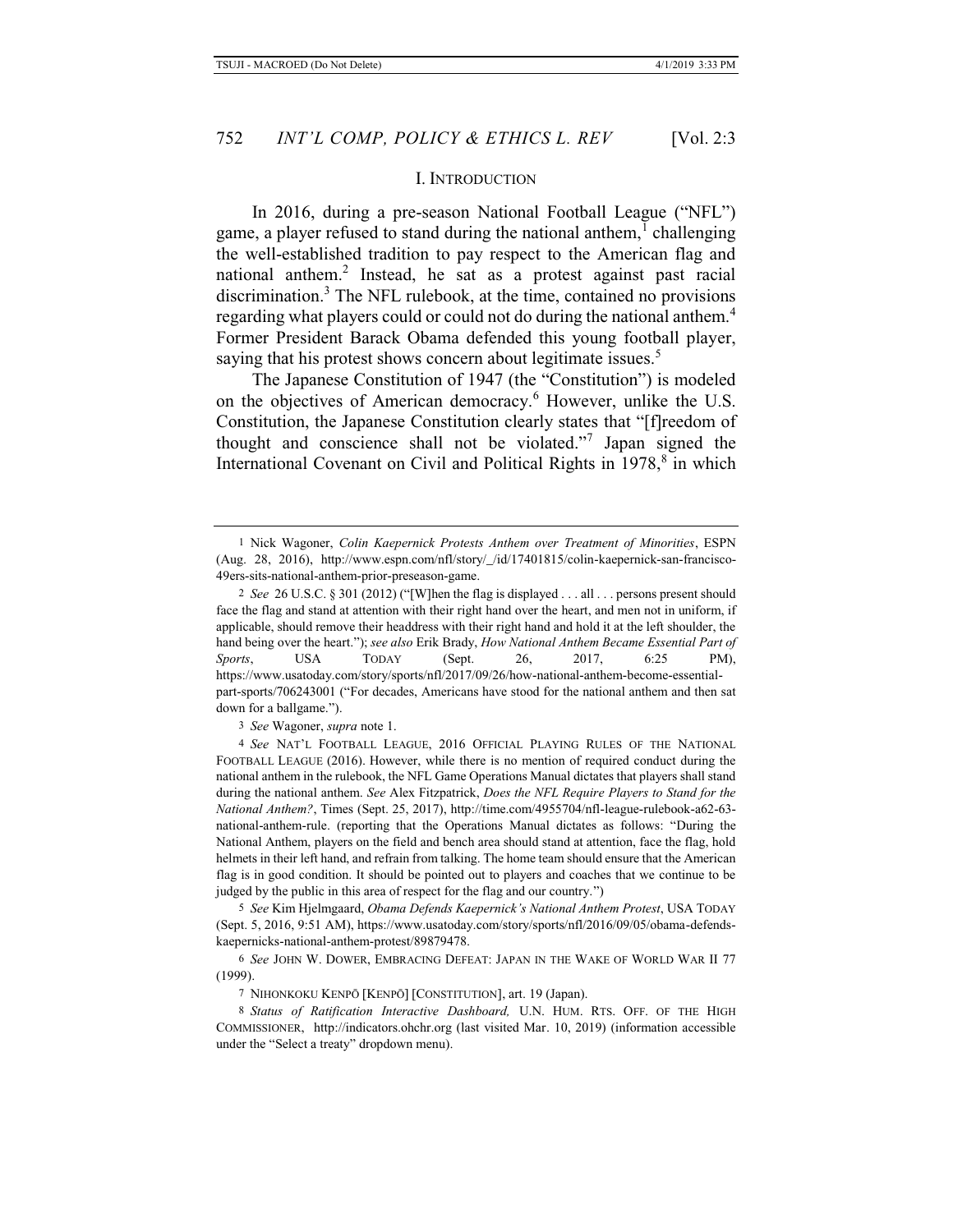Article 18 maintains that everyone shall have the rights to freedom of thought, conscience, and religion.<sup>9</sup>

Japanese public schoolteachers are threatened with punishment if they refuse to sing the national anthem in front of the national flag. In 2007, the Japanese Supreme Court rejected a music teacher's argument that the school principal's formal warning against refusing to follow his order to play the anthem infringed on her right of thought and conscience.10 The Supreme Court explained that the principal's order to play music during the ceremony did not infringe on her historical viewpoint and the viewpoint of the world; it was a well-known fact that in public schools, students and teachers sing the national anthem and stand for the national flag.<sup>11</sup> The Court explained that the music teacher was expected to play the national anthem as part of her work as a public servant. $^{12}$ 

Even after this decision, several similar cases went to the Supreme Court. The Tokyo Metropolitan Board of Education disciplined over 300 teachers according to the public notification in 2003.<sup>13</sup>Around eleven cases have been decided in the Supreme Court since the first decision in 2007. Several teachers allegedly argued that they were not rehired after retirement because they did not stand for and sing the national anthem.<sup>14</sup> Some decisions held that some of the punishments inflicted by the Tokyo Metropolitan Educational Board were too severe.<sup>15</sup>

Liberal professors have argued that the order to stand up and sing the national anthem restricts the right to thought and conscience.<sup>16</sup>

<sup>9</sup> International Covenant on Civil and Political Rights art. 18, Dec. 19, 1966, 999 U.N.T.S. 171 [hereinafter ICCPR].

<sup>10</sup> Saikō Saibansho [Sup. Ct.] Feb. 27, 2007, Heisei 16 (gyo tsu) no. 328, 61 SAIKŌ SAIBANSHO MINJI HANREISHŪ [MINSHŪ] (Japan).

<sup>11</sup> *Id.*

<sup>12</sup> *Id.*

<sup>13</sup> *Nyūgakushiki, Sotsugyōshiki Nado ni Okeru Kokki Keiyō Oyobi Kokka Seishō no Jisshi ni Tsuite* [Notice for Implementation to Stand Up in Front of National Flag and Sing National Anthem in the School Entrance and Graduation Ceremony], TŌKYŌ-TO KYŌIKU IINKAI [TOKYO METRO. BD. OF EDUC.] (Oct. 23, 2003) http://www.kyoiku.metro.tokyo.jp/static/reiki\_int/reiki\_honbun/g1013587001.html [hereinafter *Tokyo Bd. of Educ. Notice*].

<sup>14</sup> Saikō Saibansho [Sup. Ct.] May 30, 2011, Heisei 22 (gyo tsu) no. 54, SAIBANSHO SAIBANREI JŌHŌ [SAIBANSHO WEB], http://www.courts.go.jp (Japan).

<sup>15</sup> Saikō Saibansho [Sup. Ct.] Jan. 16, 2012, Heisei 23 (gyo tsu) no. 263, (gyo hi) no. 294, SAIBANSHO SAIBANREI JŌHŌ [SAIBANSHO WEB], http://www.courts.go.jp (Japan).

<sup>16</sup> Hiroshi Nishihara, *Kimigayo banso kyohi soshousaikousai hanketsu hihan* [Criticism Against the Supreme Court Decision on Refusal to Play National Anthem], 5 SEKAI [THE WORLD] 137 (2007); Toshio Uehara, *Kokki kokka kyōsei no ronten to mondaiten [The Controversy Over Forcing Teachers to Stand and Sing the National Anthem at School Ceremonies]*, 2 WAKO U.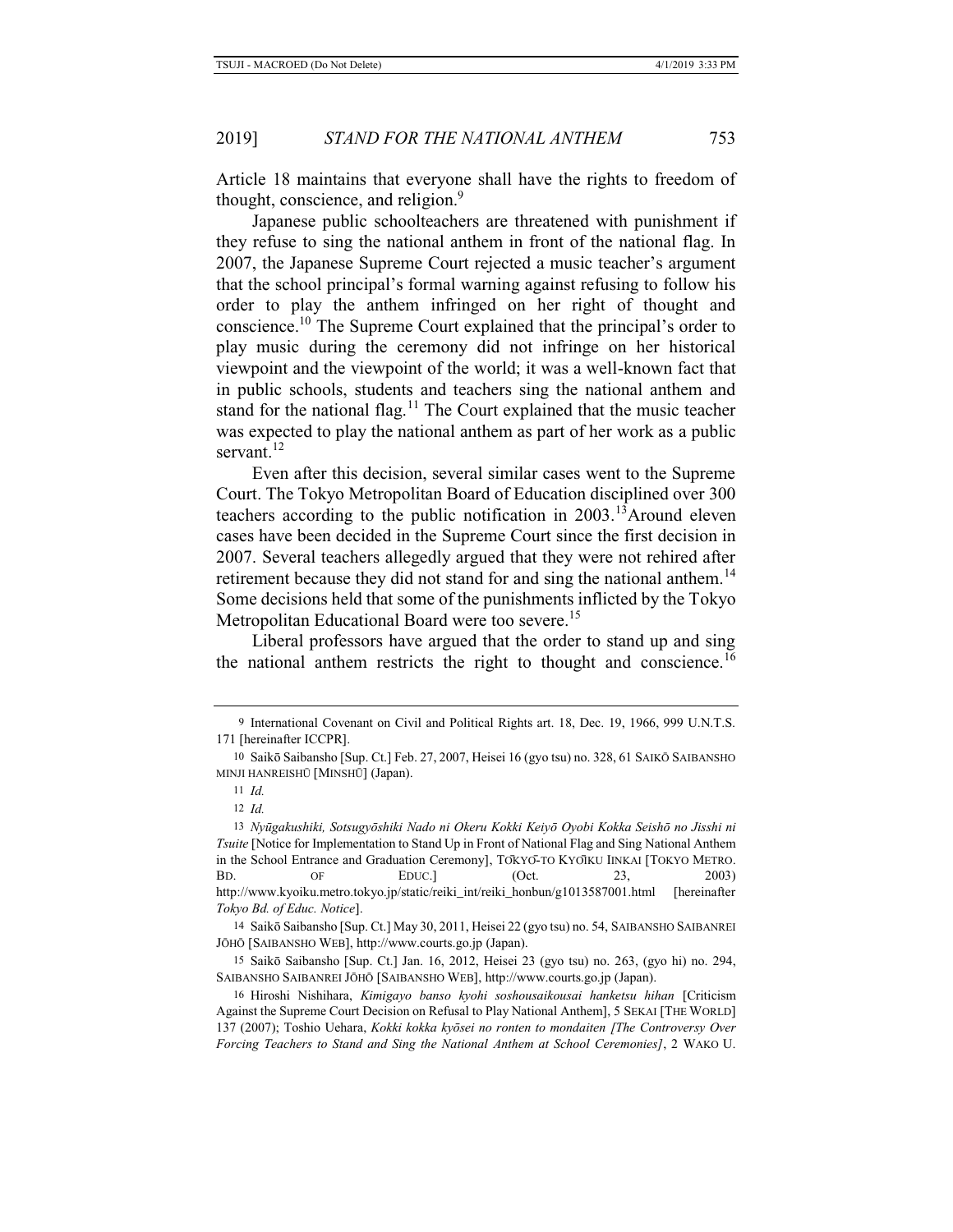Similarly, in the Edo era, the Edo government prohibited Christianity and forced citizens to step on plates adorned with Christian symbols.<sup>17</sup> This was done to prove that they were not Christians. This activity did not reach the Supreme Court as a case involving freedom of thought and conscience. Conservative professors have justified the Supreme Court decision, finding that since the teachers violated orders from their school principals, severe discipline is reasonable.<sup>18</sup>

This Article argues that in cases concerning the rights to thought and conscience, the international law perspective must be considered both in a Court's decision, and in analyses by law professors. Judges in Japan are obligated to interpret statutes, in concrete cases, under concrete judicial review. Furthermore, Japanese law professors are obligated to explain why some Japanese schoolteachers protest standing for their flag and singing the anthem, and they must also review the applicability of international law in their analysis. Thus, judges and law professors in Japan must consider international constitutional laws, particularly those of the U.S., when analyzing the rights to freedom of thought and conscience in Japan.

#### II. JAPANESE SUPREME COURT DECISIONS REGARDING ARTICLE 19

Unlike the U.S. Constitution, Article 19 of the Japanese Constitution provides that freedom of thought and conscience shall not be violated.<sup>19</sup> This provision was established because the Japanese government, under the previous Meiji Constitution, suppressed freedom of conscience.<sup>20</sup> The Special Higher Police controlled political thought and expression under the Maintenance of Public Order Act, otherwise known as *Chian Iji* 

BULL. FAC. HUM. STUD. 103 (2009); Okuhira Yasuhiro et al., *'Kimigayo' piano bansō kyohi soshō saikōsaihanketsu ni taisuru hōgaku kenkyūsha seimei* [Statement of Constitutional Scholars Against the Supreme Court Decision], JCA-NET (Mar. 22, 2007), http://www.jca.apc.org/~kenpoweb/070322kimigayo\_statement.html.

<sup>17</sup> *See* SHŪSAKU ENDŌ, SILENCE (William Johnston trans., Picador Modern Classics 2015) (1969).

<sup>18</sup> *See* Sota Kimura, *Gyosei Hanrei Kenky (540.845) Ongaku senka Kyoyu no Kimigayo piano banso kyohi ni taisuru kaikoku shobun torikesi sosho jokokusin hanketsu* [Administrative Law Case Review: Music Teacher Refusal to Order of Play National Anthem by Piano], 84 JICHI KENKYU 137 (2008) (arguing that this case is not related to Article 19; rather, the school principal's action relates to power harassment).

<sup>19</sup> NIHONKOKU KENPŌ [KENPŌ] [CONSTITUTION], art. 19 (Japan).

<sup>20</sup> DAI NIHON TEIKOKU KENPŌ [MEIJI KENPŌ] [CONSTITUTION], art. 8 (Japan).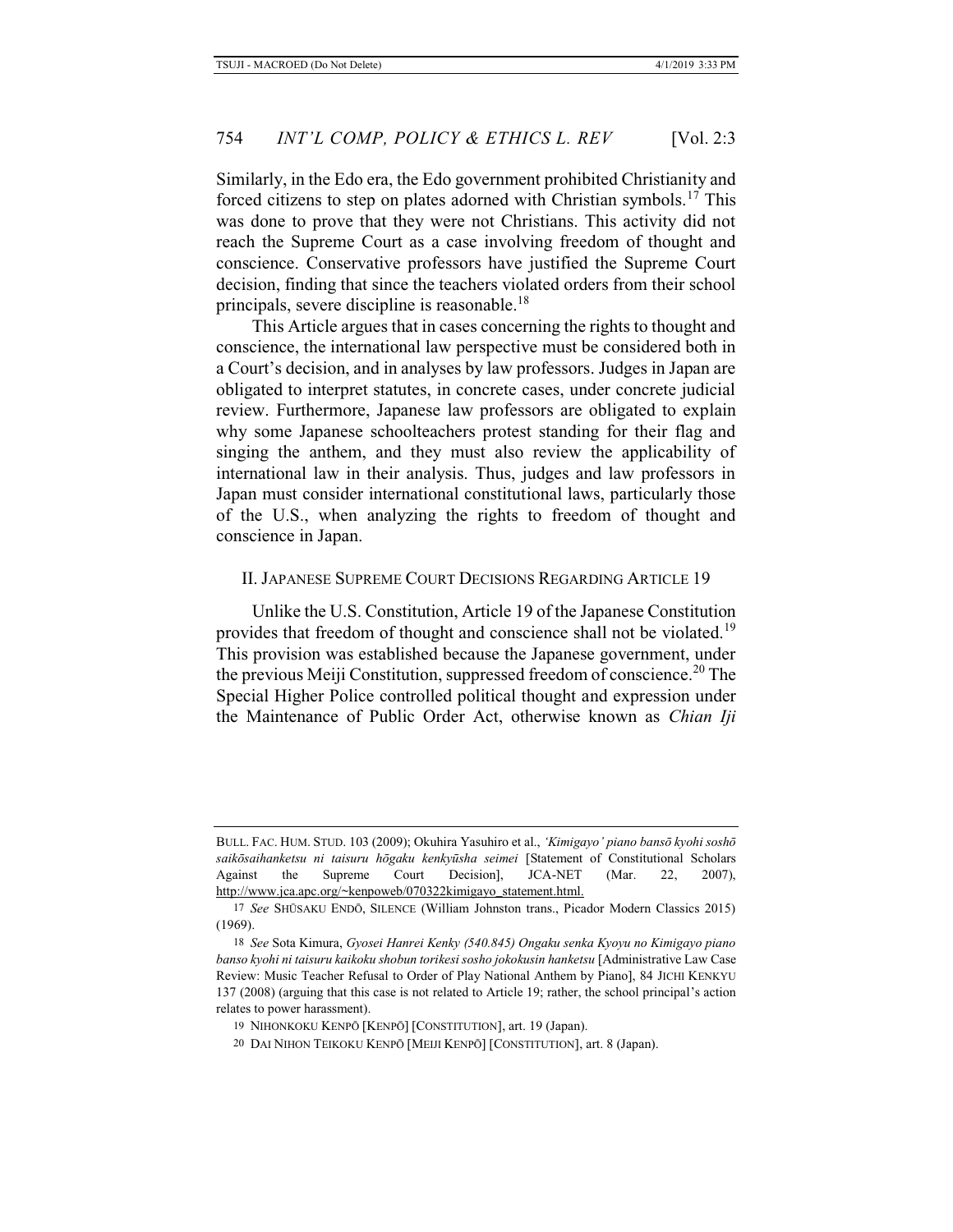*Hou*. 21 The police arrested socialists, and any other people who criticized the government's policies.<sup>22</sup>

Under the democratic system of the current Constitution, the government cannot dictate to society what to believe, nor can it impose any particular lifestyle. $23$  Thus, people autonomously seek their own happiness.<sup>24</sup> Article 19 prohibits the government from discriminating against people for their ideas or conjectures.<sup>25</sup> Conscience of mind is absolutely protected unless it appears in action.26 Constitutional freedom is protected so long as it does not infringe upon the rights of others.<sup>27</sup>

Article 20 states that freedom of religion is guaranteed to all;<sup>28</sup> therefore, the government cannot determine an individual's religious beliefs.29 Its scope of protection overlaps that of Article 19.

Although some critics have said that the Constitution was forced upon Japan by the General Headquarters ("GHQ") and the Allied Powers, $30$  the Japanese government and the governmental section of the GHQ worked together to draft and translate it.<sup>31</sup> The proposed amendment was passed and promulgated by the Imperial Parliament on November 3, 1946 under the Meiji Constitution.<sup>32</sup> On March 3, 1947 it came into force.

Japan and Germany lost in World War II, and the German Basic Law (*Grundgesetz für die Bundesrepublik Deutschland*) was passed on May 23, 1949.<sup>33</sup> Under fortified democracy in the German Basic Law, ideas

29 *Id.* art. 20, 21.

33 *See National Parliaments: Germany*, LIBRARY OF CONGRESS, https://www.loc.gov/law/help/national-parliaments/germany.php (last updated Feb. 12, 2016).

<sup>21</sup> Chian iji hō [Maintenance of Public Order Act], Law No. 46 of 1925 (Japan). The Maintenance of Public Order Act is also sometimes called the Peace Preservation Law. *See* MOMŌ YAMAGUCHI & STEVEN BATES, WAEI NIHON NO BUNKA KANKŌ REKISHI KITEN [A JAPANESE-ENGLISH DICTIONARY OF CULTURE, TOURISM AND HISTORY OF JAPAN 504 (rev. ed. 2014).

<sup>22</sup> *See generally* YASUHIRO OKUDAIRA, CHIAN IJI HO SHOSHI [A SHORT HISTORY OF PEACE PRESERVATION LAW] (1977).

<sup>23</sup> NIHONKOKU KENPŌ [KENPŌ] [CONSTITUTION], art. 13 (Japan).

<sup>24</sup> *See* Yuichiro Tsuji*, Reflection of Public Interest in the Japanese Constitution: Constitutional Amendment*, 46 DENV. J. INT'L L. & POL'Y 159 (2018); *see also* NOBUYOSHI ASHIBE, KENPŌ [CONSTITUTION] 119 (6th ed. 2015); KŌJI SATŌ, NIHONKOKU KENPŌ RON [JAPANESE CONSTITUTIONAL THEORY] 121, 168 (2011).

<sup>25</sup> NIHONKOKU KENPŌ [KENPŌ] [CONSTITUTION], art. 19 (Japan).

<sup>26</sup> ASHIBE, *supra* note 24, at 150; SATŌ, *supra* note 24, at 225-226; TOSHIHIKO NONAKA, MUTSUO NAKAMURA, KAZUYUKI TAKAHASHI & KATSUTOSHI TAKAMI, KENPŌ I [CONSTITUTION I] 305–06 (2012); *see also infra* note 140.

<sup>27</sup> *See* NONAKA, *supra* note 26, at 306-10.

<sup>28</sup> NIHONKOKU KENPŌ [KENPŌ] [CONSTITUTION], art. 20 (Japan).

<sup>30</sup> ASHIBE, *supra* note 24, at 27; SATŌ, *supra* note 24, at 66-69; Tsuji, *supra* note 24.

<sup>31</sup> Tsuji, *supra* note 24, at 240-48.

<sup>32</sup> Yuichiro Tsuji, *Constitutional Law Court in Japan,* 66 TSUKUBA J.L. & POL. 65 (2016).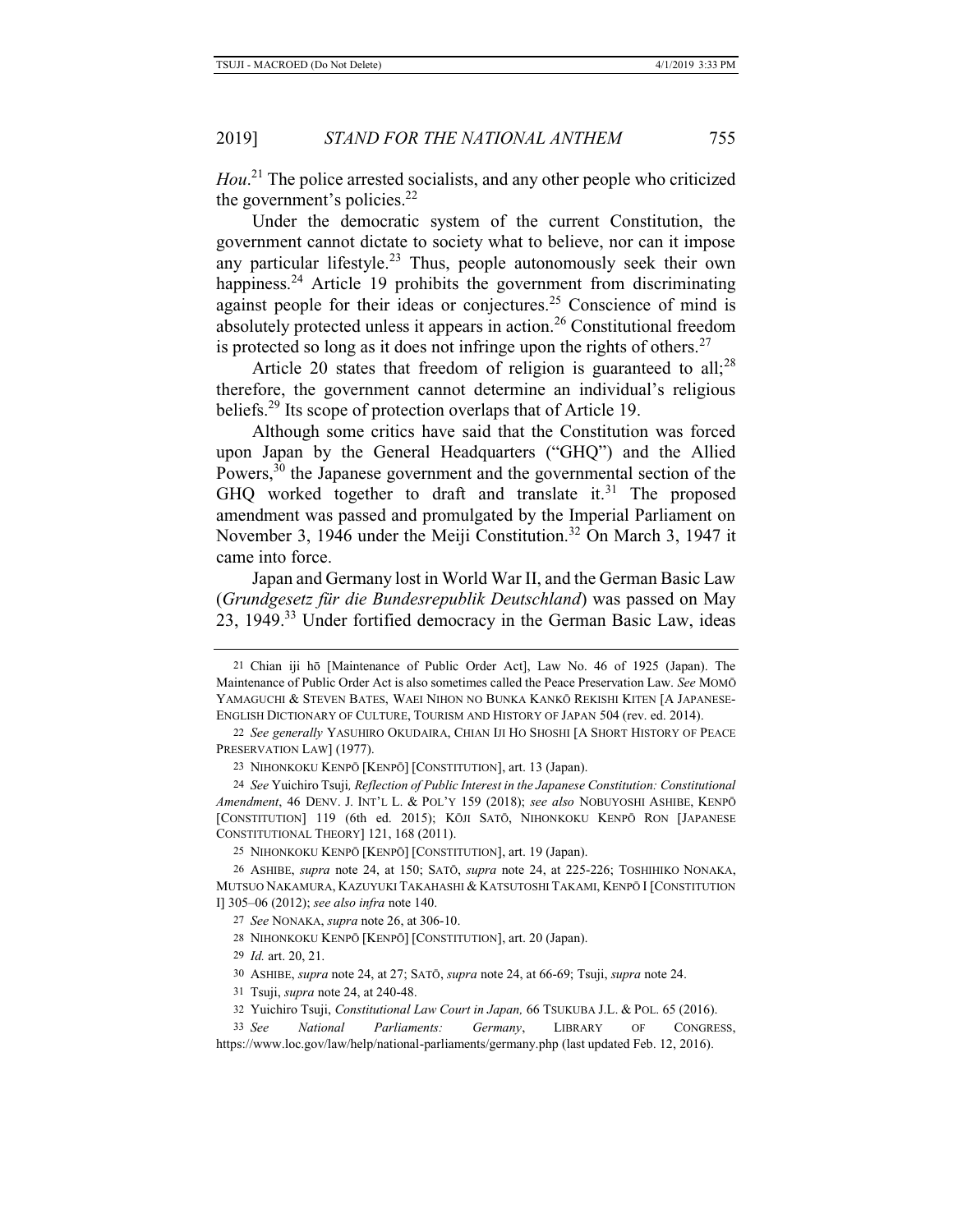and thoughts denying democracy were prohibited.<sup>34</sup> Unlike the German Basic Law, even thoughts denying democracy are protected under the Constitution.35 However, the Japanese Supreme Court has not clearly delineated the protections for thought and conscience since 1947 when the Constitution was enacted.

The articles of the Civil Code were revised under the modern Constitution.36 Article 723 provides that, "in defamation, the Court may, at the request of the victim, order a person who defamed others to effect appropriate measures to restore the reputation of the victim in lieu of, or in addition to, damages."<sup>37</sup> The term "appropriate measure" is interpreted to include a court-ordered apology written in a publication.<sup>38</sup>

There was a case where Kiyomi Ohguri, a public candidate, expressed both on the radio and in a newspaper article, his concern about corruption during his rival's time in office as governor.<sup>39</sup> The former governor, Shigehito Kageyama, brought a defamation action against Kiyomi Ohguri.40 The Tokushima District Court upheld the defamation claim and ordered that a notice of apology be written in a publication.<sup>41</sup>

Although the public candidate argued that the court-ordered apology infringed upon his constitutional rights under Article 19, the Supreme Court upheld the constitutionality of Article 723.<sup>42</sup> The majority opinion did not define the protected scope of thought and conscience.<sup>43</sup> Justice Kuriyama argued that thought and conscience refer to the religious belief protected by Article 20.44 Justice Irie concurred with the majority opinion but opined that the court order gave rise to unconstitutionality if achieved through compulsory execution.<sup>45</sup>

Constitutional scholars are divided into two schools of thought regarding how to understand this decision. One narrows the scope of thought and conscience to the inner ideas of one's mind: world view,

- 44 *Id.*
- 45 *Id.*

<sup>34</sup> *See, e.g.*, *id.* art. 5(3), 9(2), 18, 20(4), 21(1)(2), 33.

<sup>35</sup> *See* KŌJI SATŌ, NIHONKOKU KENPŌ RON [JAPANESE CONSTITUTIONAL THEORY] 217-19 (2011); *see also* NONAKA ET AL., *supra* note 26, at 312.

<sup>36</sup> *See, e.g.*, Yuichiro Tsuji, *Decisions That Declared Laws Unconstitutional and Their Impact on Japanese Families,* 24 ILSA J. OF INT'L & COMP. LAW 139, 163-73 (2018).

<sup>37</sup> MINPŌ [MINPŌ] [CIV. C.] art. 723 (Japan).

<sup>38</sup> Saikō Saibansho [Sup. Ct.] July 4, 1956, Shō 28 (o) no. 1241, 10 SAIKŌ SAIBANSHO MINJI HANREISHŪ [MINSHŪ] 785 (Japan).

<sup>39</sup> *See id.*

<sup>40</sup> *Id.*

<sup>41</sup> *Id.*

<sup>42</sup> *Id.*

<sup>43</sup> *Id.*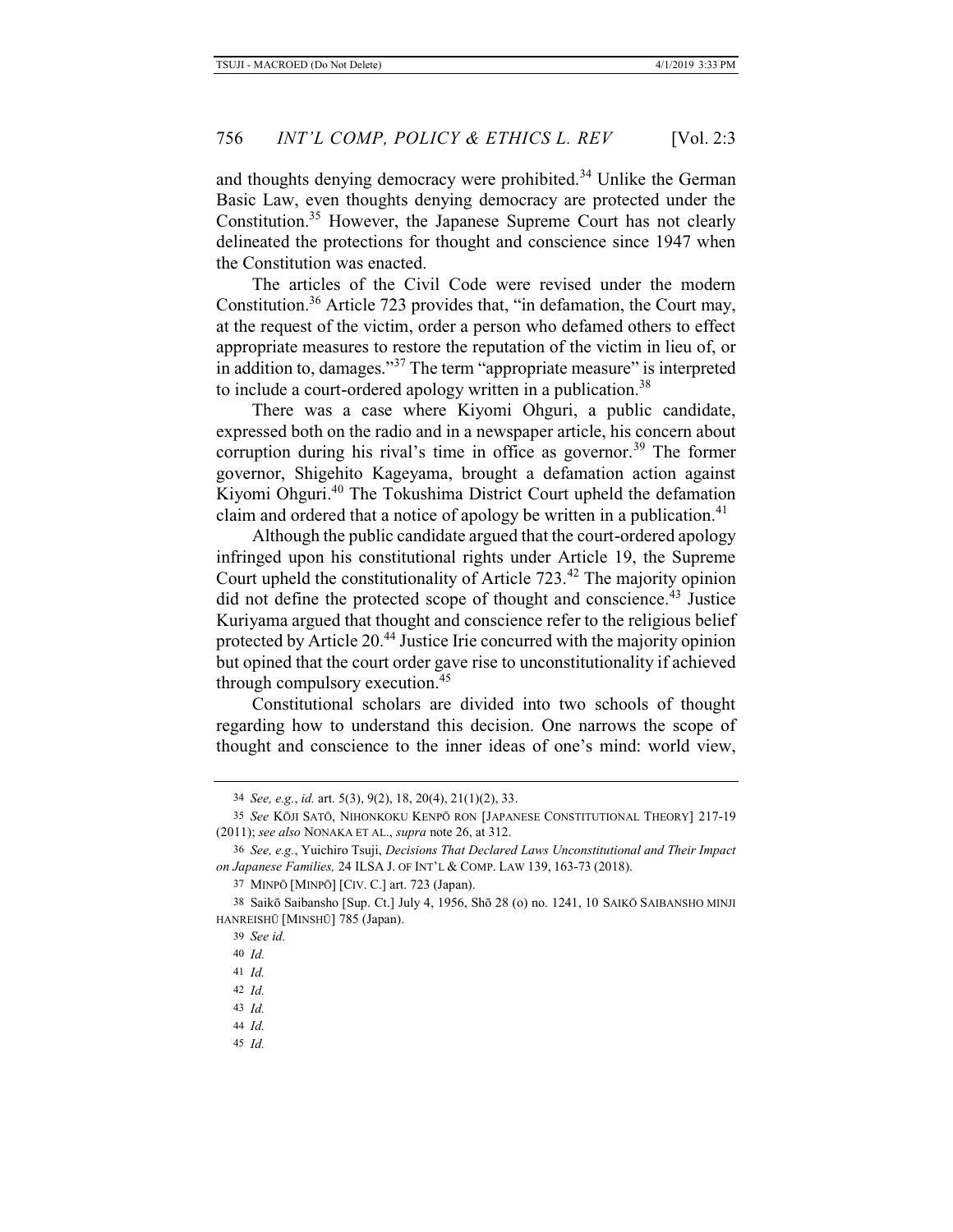religious beliefs, and principles.46 The other widens the scope to include judgment distinguishing between right and wrong as well. $47$  If we take the former stance, then the court order is constitutional. If we take the wider view of thought and conscience, then the court order is unconstitutional. Presently, some constitutional scholars agree with Justice Kuriyama's concurring opinion that conscience and thought are separate, and that conscience is more strongly protected when categorized as religious belief. This is an attempt to maintain a strong protection of people's inner thoughts.<sup>48</sup>

#### *A. The Music Teacher Should Play the National Anthem*

The National Anthem Flag Law was passed in 1999.<sup>49</sup> Until 1999, there had been no provision defining the national anthem and flag. The Japanese national anthem, called "Kimigayo," was controversial in that it allegedly admires the Emperor and his imperialism by stating: "A thousand years of happy life be thine! Live on, my Lord, till what are pebbles now, By age united, to great rocks shall grow, Whose venerable sides the moss doth line."<sup>50</sup>

Its translation has been controversial, as some people argue that the translation of "My Lord" is an incorrect translation of the term "*Kimigayo*" in Japanese.<sup>51</sup> The Japanese government released an official statement in 1999 that "*Kimi*" refers to the Emperor who is the symbol of the state and of the unity of the people, deriving his position from the will of the people with whom resides sovereign power.<sup>52</sup> Thus, the government must think that the national anthem expresses hope for the long prosperity of Japan.

In 2007, the Japanese Supreme Court held that the formal warning given by the Tokyo Metropolitan Board of Education to a music teacher

51 *Id.*

<sup>46</sup> *See* SATŌ, *supra* note 35, at 217-19; NONAKA ET AL., *supra* note 26, at 306-09.

<sup>47</sup> SATŌ, *supra* note 35.

<sup>48</sup> Saikō Saibansho [Sup. Ct.] July 4, 1956, Shō 28 (o) no. 1241, 10 SAIKŌ SAIBANSHO MINJI HANREISHŪ [MINSHŪ] 785 (Japan).

<sup>49</sup> Kokki oyobi kokka ni kansuru hōritsu [Kokki kokka hō] [Act on National Flag and Anthem], Law No. 127 of 1999 (Japan).

<sup>50</sup> NOBUO ODAGIRI, KOKKA KIMIGAYO NO KENKYŪ [Research on National Anthem and Flag] (1966).

<sup>52</sup> *See* Kanpō [Government Gazette], 145th Diet (June, 29, 1999); *see also*, Toru Enoki, *'Kimigayo' piano bansō kyohi jiken ni miru shisō ryōshin'nojiyū to kyōiku no jiyū* [Freedom of Thought and Conscience and Freedom of Education in "Kimigayo" Piano Accompaniment Refusal Case], 44 SHAKAI KAGAKU-NENPO 82 (2010) (arguing that we now need to review again to seek meaning what Kimi means.).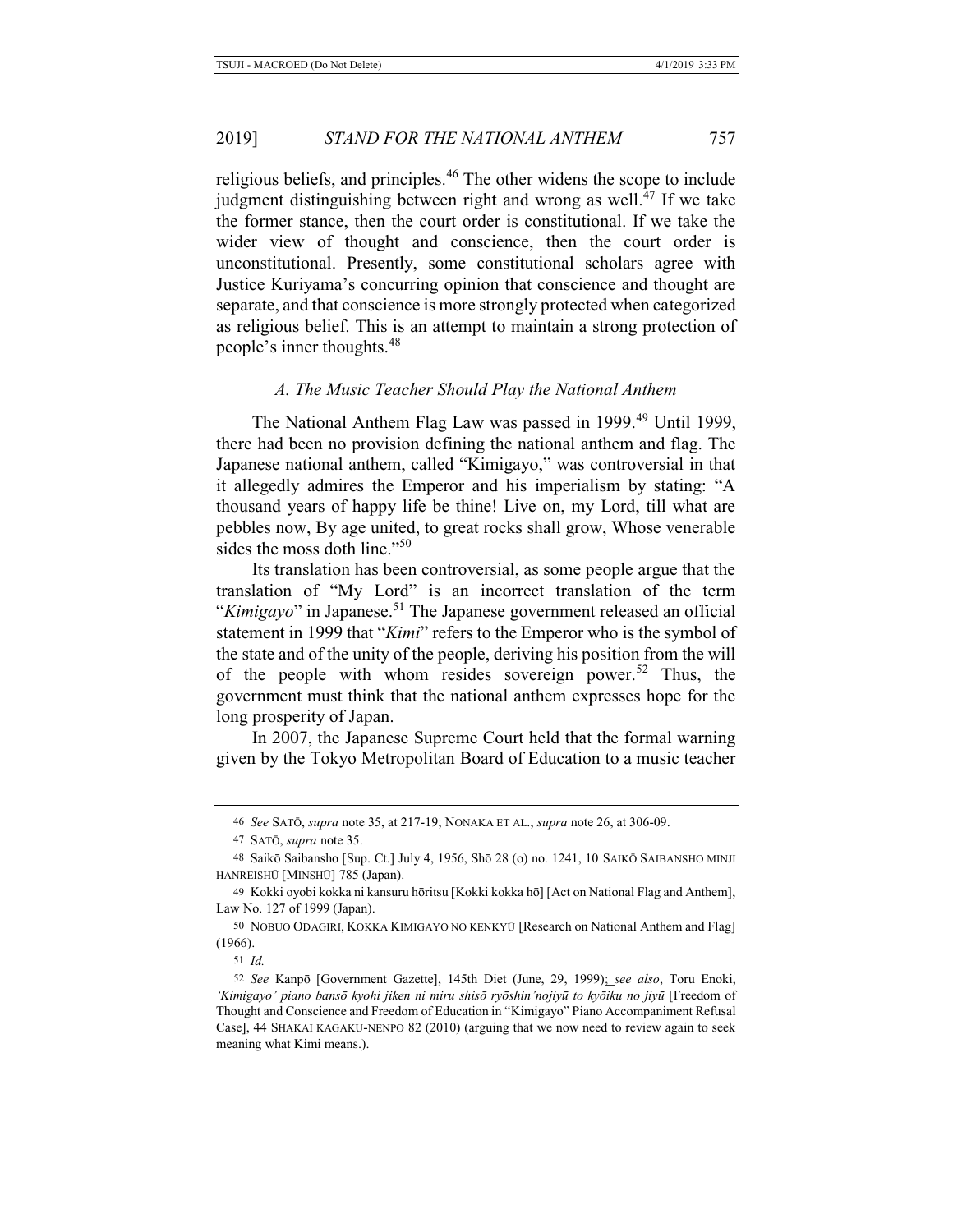who refused to follow the school principal's order to play the anthem, did not infringe upon her rights.<sup>53</sup> In this 1999 case, during the school entrance ceremony, the school principal ordered the music teacher to play the national anthem, and she replied that she could not.<sup>54</sup> She was seated in front of the piano for five to ten seconds, and then the school principal instead played a tape of the national anthem that had been prepared beforehand.<sup>55</sup> After the ceremony, the Tokyo Metropolitan Board of Education disciplined her by issuing a formal warning, which is the lightest of the possible disciplinary actions.<sup>56</sup> The potential disciplinary actions are ranked as follows: disciplinary dismissal, demotion, suspension, cut off, and formal warning. $57$ 

In this case, the Supreme Court affirmed the Tokyo High Court's support of the Lower Court's decision regarding the formal warning.<sup>58</sup> There are three reasons that the majority held the formal warning to be constitutional. First, the teacher believed that "Kimigayo" was strongly related to the Japanese invasion in Asia.59 Her thoughts and conscience conflicted with the action of playing the national anthem on the piano during the ceremony.<sup>60</sup> Second, the action itself of playing the piano was not determined to be a form of expressing one's precise thoughts.<sup>61</sup> Third, she is a public servant who is required to observe her legal and professional duties, and the order she received was appropriate.<sup>62</sup>

The majority opinion held that a formal order neither obligated the teacher to express a specific thought, nor prohibited her from expressing specific thoughts.<sup>63</sup> She was not forced to confess her opinions or to teach specific thoughts and ideas to school children. The majority opinion admitted that standing in front of a national flag and playing the anthem on a piano is an indirect infringement of thought and conscience.<sup>64</sup> Further, the Supreme Court asked whether the order to make a public

57 Chihō komuin hō [Local Government Officials Act], Law No. 69 of 2014, art. 32, 33 (Japan). 58 Tōkyō Kotō Saibansho [Tokyo High Ct.] July 7, 2004, Heisei 16 (gyo ko) no. 13, SAIBANSHO

SAIBANREI JŌHŌ [SAIBANSHO WEB], http://www.courts.go.jp (Japan).

59 Saikō Saibansho [Sup. Ct.] Feb. 27, 2007, Heisei 16 (gyo tsu) no. 328, 61 SAIKŌ SAIBANSHO MINJI HANREISHŪ [MINSHŪ] 291 (Japan).

- 63 *Id.*
- 64 *Id.*

<sup>53</sup> Saikō Saibansho [Sup. Ct.] Feb. 27, 2007, Heisei 16 (gyo tsu) no. 328, 61 SAIKŌ SAIBANSHO MINJI HANREISHŪ [MINSHŪ] 291 (Japan).

<sup>54</sup> *Id.*

<sup>55</sup> *Id.*

<sup>56</sup> *Id.*

<sup>60</sup> *Id.*

<sup>61</sup> *Id.*

<sup>62</sup> *Id.*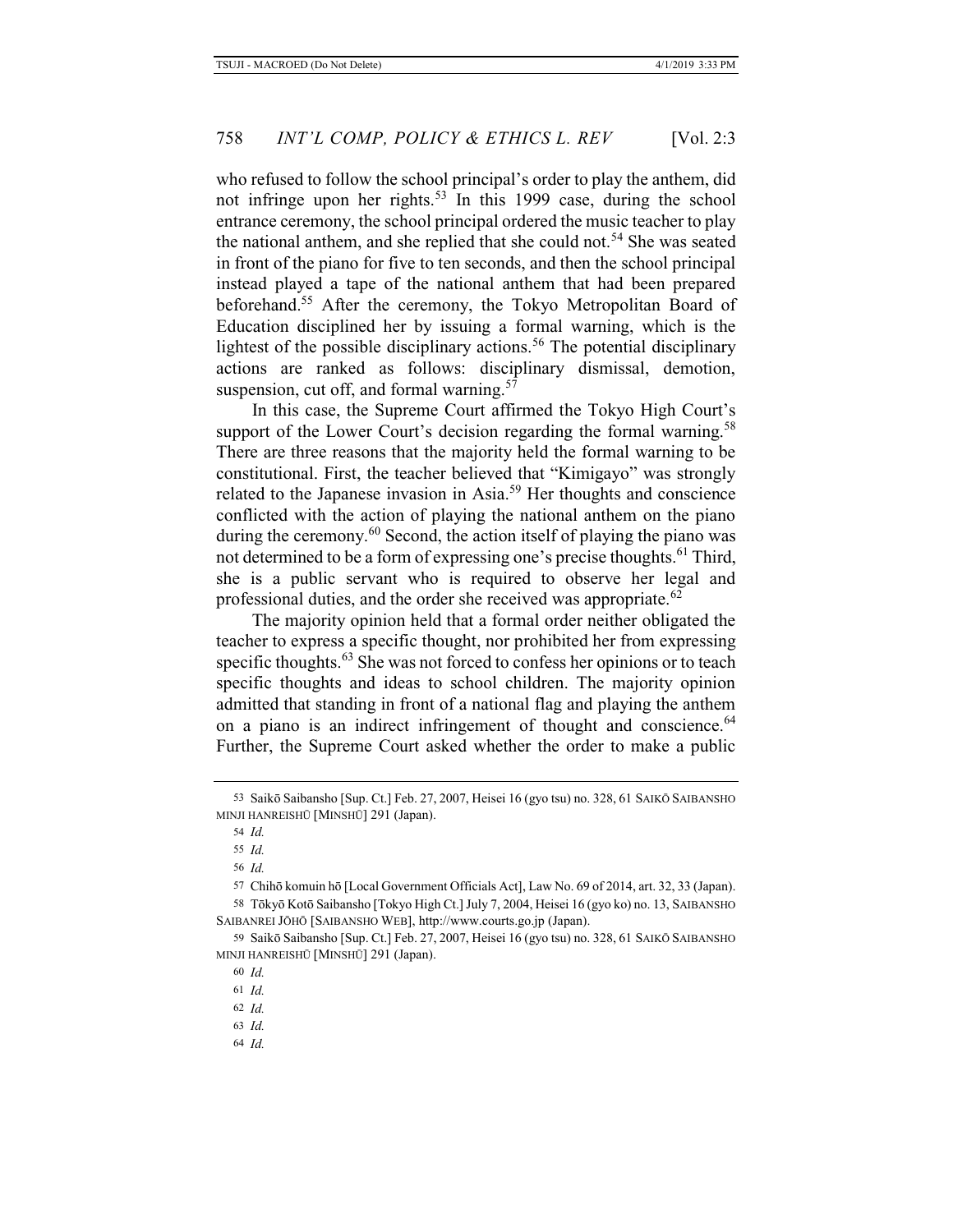servant take a certain action was necessary and reasonable, thus making it permissible.<sup>65</sup>

Justice Tokiyasu Fujita wrote a dissenting opinion.<sup>66</sup> He argued that to play "Kimigayo" on the piano was painful, and the issue in this case was whether the principal's order forced the teacher to play.<sup>67</sup> If so, it was important to review not only the world and historical perspective of "Kimigayo" played negatively, but whether a public institute may obligate participants to take certain actions during a formal ceremony, and thus infringing upon one person's belief that one should not observe it.

Justice Fujita argued that even though he agrees with the majority's premise, the majority opinion should review again whether forcing certain actions upon someone against their beliefs and faith is permissible.68 He argued that forcing a person to take a certain action during a public ceremony that is against his or her beliefs would be a direct suppression of his or her faith.<sup>69</sup> He admitted that a public servant must "complete work duties for the people" under Article 15 of the Constitution<sup>70</sup> and that his or her constitutional rights are inherently restricted.71 Nonetheless, grounds that are so general may not simply restrict constitutional rights of public servants.

This case is related to McCarthyism during the  $1950s$  in the U.S.<sup>72</sup> and the symbolic expression explained in *Tinker v. Des Moines Independent Community School District*73 and in *United States v. O'Brien*74 where the Supreme Court explained the following:

[A] government regulation is sufficiently justified if it is within the constitutional power of the Government; if it furthers an important or substantial governmental interest; if the governmental interest is unrelated to the suppression of free expression; and if the incidental

<sup>65</sup> *Id.*

<sup>66</sup> *Id.* (Fujita, J.,dissenting).

<sup>67</sup> *Id.* (Fujita, J.,dissenting).

<sup>68</sup> *Id.* (Fujita, J.,dissenting).

<sup>69</sup> *Id.* (Fujita, J.,dissenting).

<sup>70</sup> NIHONKOKU KENPŌ [KENPŌ] [CONSTITUTION], art. 15 (Japan).

<sup>71</sup> Saikō Saibansho [Sup. Ct.] Feb. 27, 2007, Heisei 16 (gyo tsu) no. 328, 61 SAIKŌ SAIBANSHO MINJI HANREISHŪ [MINSHŪ] 291 (Japan).

<sup>72</sup> MOTO HIDENORI ET AL., KENPŌ KŌGI [A COURSE ON CONSTITUTION] 336 (2015).

<sup>73</sup> Tinker v. Des Moines Indep. Cmty. Sch. Dist., 393 U.S. 503 (1969).

<sup>74</sup> United States v. O'Brien, 391 U.S. 367 (1968).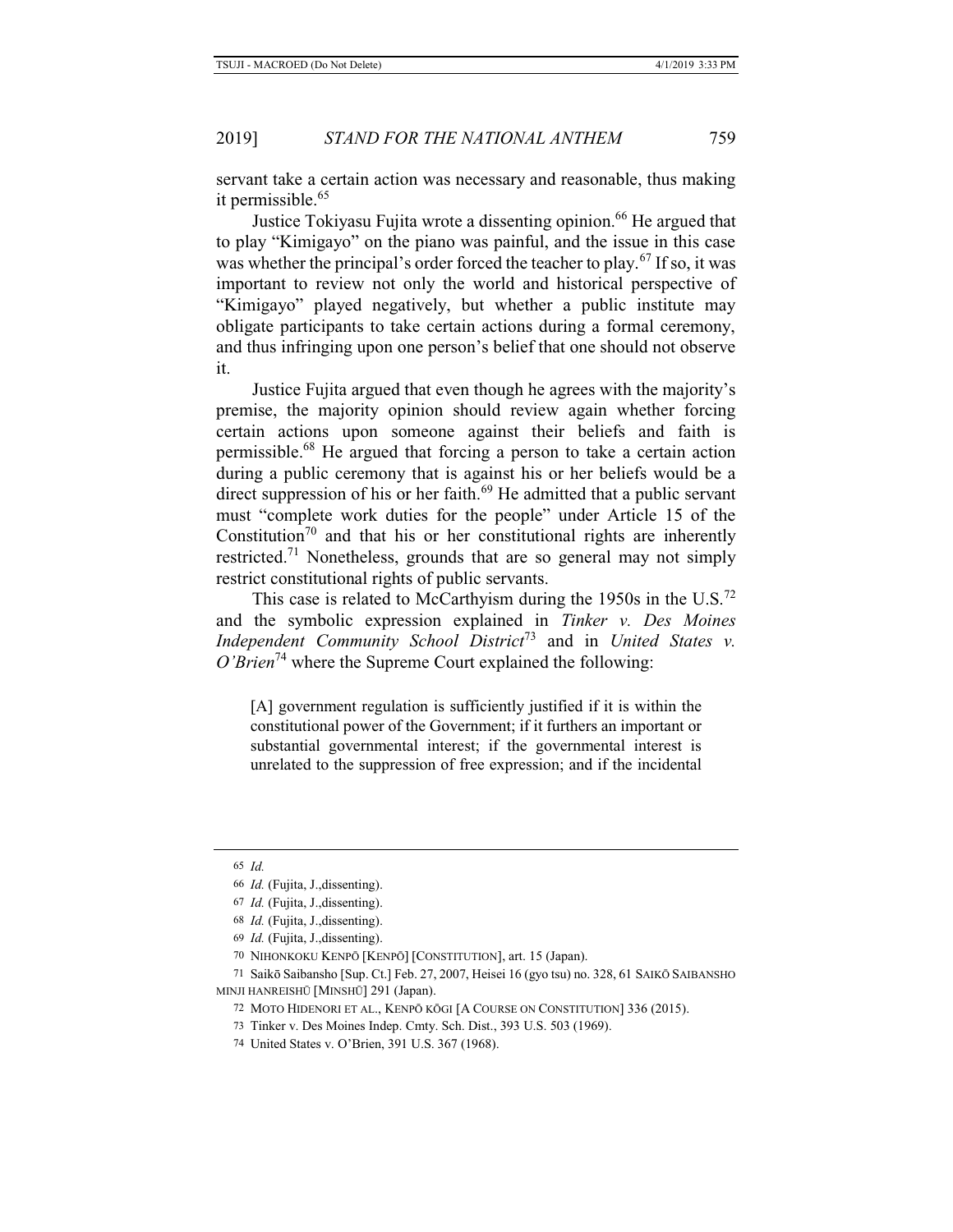restriction on alleged First Amendment freedoms is no greater than is essential to the furtherance of that interest.<sup>75</sup>

The *Tinker* and *O'Brien* decisions became well-known in Japan for their legal principles, along with the *Sarufutsu* case from 1974.76 In this decision, the court employed a balancing test between the interests gained and what was lost by these regulations.<sup>77</sup>

## *B. Notice of the Tokyo Metropolitan Ward and the Osaka Anthem and Flag Ordinance*

In reviewing this 2007 decision, of particular relevance is the notice that the Tokyo Metropolitan Board of Education issued on October 23, 2003, called the "1023" (October 23) notice among Japanese public school teachers.<sup>78</sup> This notice alerted school teachers that teachers and school officials may be subject to discipline if they do not follow orders from the school principal, regarding standing for the national flag and national anthem.<sup> $\tilde{7}9$ </sup> It orders that the national flag shall be raised, and the piano played during the anthem and that the audience shall stand before the flag and sing.<sup>80</sup> Under the notice, those who do not follow orders from the school principal are subject to discipline. $81$  Several teachers have brought actions to seek revocation of this administrative adjudication.<sup>82</sup>

The Osaka prefecture $83$  passed an ordinance (the "Osaka Ordinance") with the purpose of encouraging children to respect tradition

81 *Id.*

82 Tokyo Kotō Saibansho [Tokyo High Ct.] April 18, 2018, Heisei 29 (gyo ko) no. 314, 2835 HANREI JIHŌ [HANJI] 3 (Japan).

<sup>75</sup> *Id.* at 377.

<sup>76</sup> Saiko Saibansho [Sup. Ct.] Nov. 6, 1974, Shō 44 (a) no. 1501, 28, 9 SAIKŌ SAIBANSHO KEIJINJI HANREISHŪ [KEISHŪ] 393 (Japan) (the "Sarufutsu" case); *see also* Yuichiro Tsuji, *Forgotten People: A Judicial Apology for Leprosy Patients in Japan*, 19 OR. REV. INT'L. L. 223, 237–38 (2018).

<sup>77</sup> Saiko Saibansho [Sup. Ct.] Nov. 6, 1974, Shō 44 (a) no. 1501, 28, 9 SAIKŌ SAIBANSHO KEIJINJI HANREISHŪ [KEISHŪ] 393 (Japan).

<sup>78</sup> *Tokyo Bd. of Educ. Notice*, *supra* note 13.

<sup>79</sup> Shigekazu Iwai, *'Kokki kokka jisshi shishin' ni motodzuku kyōshokuin shobun'nado ni kansuru iken* [Opinion on Discipline to School Teachers for National Flag and Anthem Policy], TOKYO BAR ASS'N, (Sept. 7, 2004), https://www.toben.or.jp/message/ikensyo/post-2.html (criticizing the Tokyo Board of Education order).

<sup>80</sup> *Id.*

<sup>83</sup> A prefecture is a "a political region or local government area." *Prefecture*, CAMBRIDGE ADVANCED LEARNER'S DICTIONARY & THESAURUS, https://dictionary.cambridge.org/us/dictionary/english/prefecture (last visited Feb. 6, 2019). There are forty-seven prefectures in Japan. *See* PATRICK CATEL, JAPAN 22 (2012).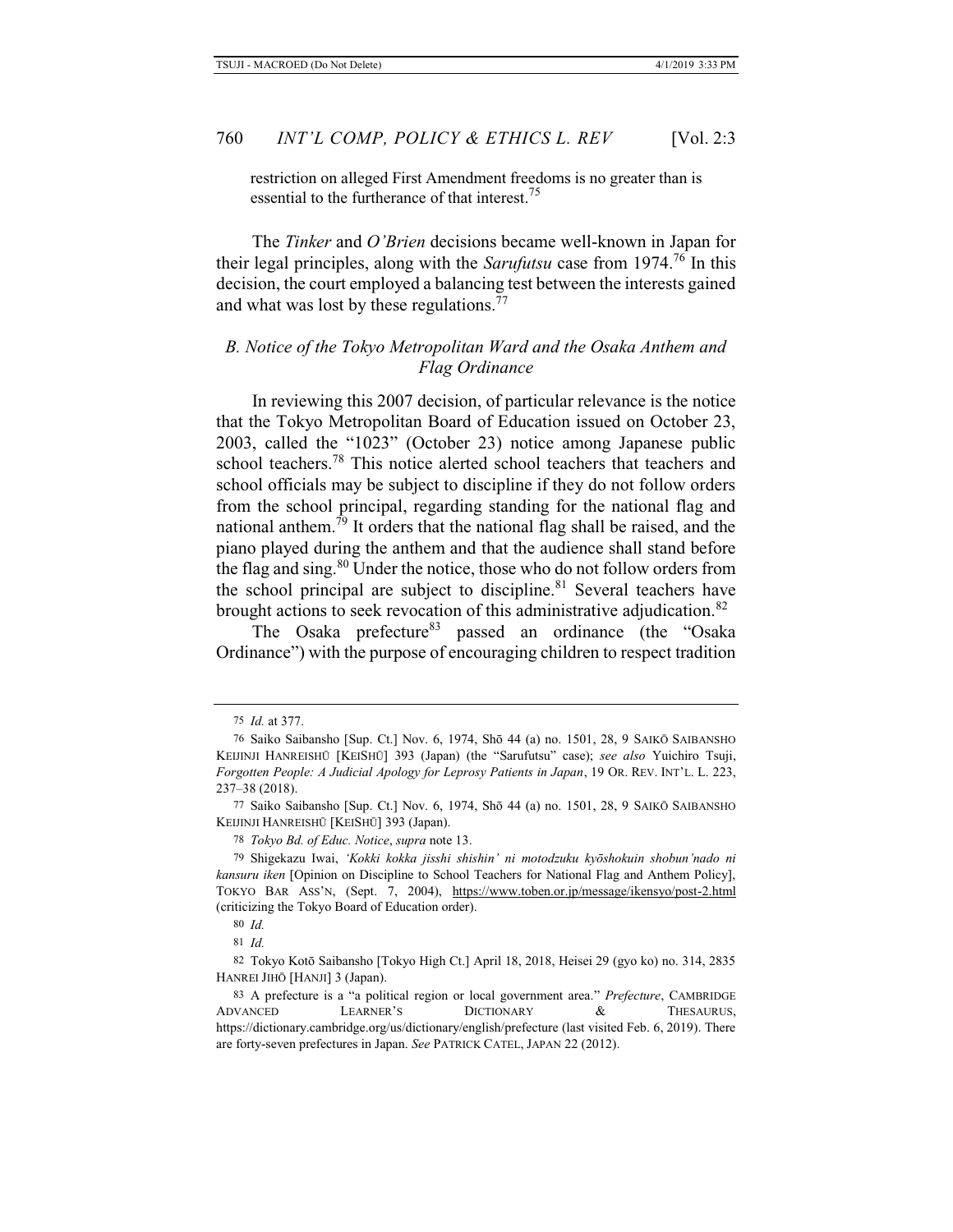and culture, and to promote patriotism.<sup>84</sup> The Osaka Ordinance orders public facilities to raise the national flag in public spaces, and for teachers stand up to sing the anthem in public school ceremonies in Osaka.<sup>85</sup> It provides for no administrative sanctions.<sup>86</sup> In March 2012 in Osaka, a public-school principal ordered sixty teachers and officials to stand up to sing the anthem. $87$  The principals watched the teachers carefully to ensure that their mouths were open to sing during the anthem.<sup>88</sup> After the song, he spoke to those whose mouths were not open, and even reported one of them to the Osaka Educational Board. $89$  In several other schools, seventeen teachers received formal warnings for violating the Osaka Ordinance.

In 2016, the Osaka District Court held that the Osaka Ordinance was constitutional.<sup>90</sup> In this case, a teacher sought revocation of a pay cut that she received for not obeying a school principal's order to stand in front of the national flag and sing the anthem during a graduation ceremony.<sup>91</sup> The teacher did not obey the order, and instead brought a chair to the ceremony and sat during the anthem.<sup>92</sup> The Osaka District Court found that the pay cut was not an arbitrary and capricious use of discretionary power by the school principal.<sup>93</sup>

Teachers who retire are typically eligible for rehire at a lower wage until they reach around sixty years of age. $94$  Retired teachers may lose this opportunity to get rehired if they refuse to follow a principal's

<sup>84</sup> Osaka fu no shisetsu ni okeru kokki no keiyou oyobi kyoshokuin niyoru kokka no seisho ni kansuru jourei [Osaka Prefecture Ordinance for Public Facilities to Raise National Flag and Song Anthem], Osaka Ordinance No. 83 of 2011 (Japan).

<sup>85</sup> *See id.*

<sup>86</sup> *See id.*

<sup>87</sup> Saul Takahashi, *Jinken to shite no kogi no kenri* [Human Right to Protest], HUFFPOST JAPAN (Sept. 17, 2016, 1:11 AM), https://www.huffingtonpost.jp/saul-takahashi/human-rights-nationalanthem\_b\_11990374.html.

<sup>88</sup> *See* J-cast news, Kimigayo seisho kyoshokuin no kuchi no ugoki chekku, osaka no koko yarisugi ka tozen ka [to check if school teacher really sings national anthem in Osaka high schoolstoo much or natural] (13, March, 2012) https://www.j-cast.com/2012/03/13125329.html?p=all; Osaka Chihō Saibansho [Osaka Dist. Ct.] April 16, 2007, Heisei 17 (gyō-u) no. 17, 1269 HANREI TAIMUZU [HANTA] 132 (Japan).

<sup>89</sup> *Id.*

<sup>90</sup> Osaka Chihō Saibansho [Osaka Dist. Ct.] July 6, 2016, Heisei 26 (gyō-u) no. 7, available at Westlaw Japan 2016WLJPCA07068001 (Japan).

<sup>91</sup> *See id.*

<sup>92</sup> *See id.*

<sup>93</sup> *See id.*

<sup>94</sup> Saikō Saibansho [Sup. Ct.] July 19, 2018, Heisei 28 (ju) no. 563, 440 HANREI TAIMUZU [HANTA] 51 (Japan). The Asahi Shimbun, Editorial, Kimigayo Hanketsu Kyosei no tsuinin de yoino ka [Editorial; The Supreme Court endorsed compulsion] (20, July, 2018) https://www.asahi.com/articles/DA3S13595828.html.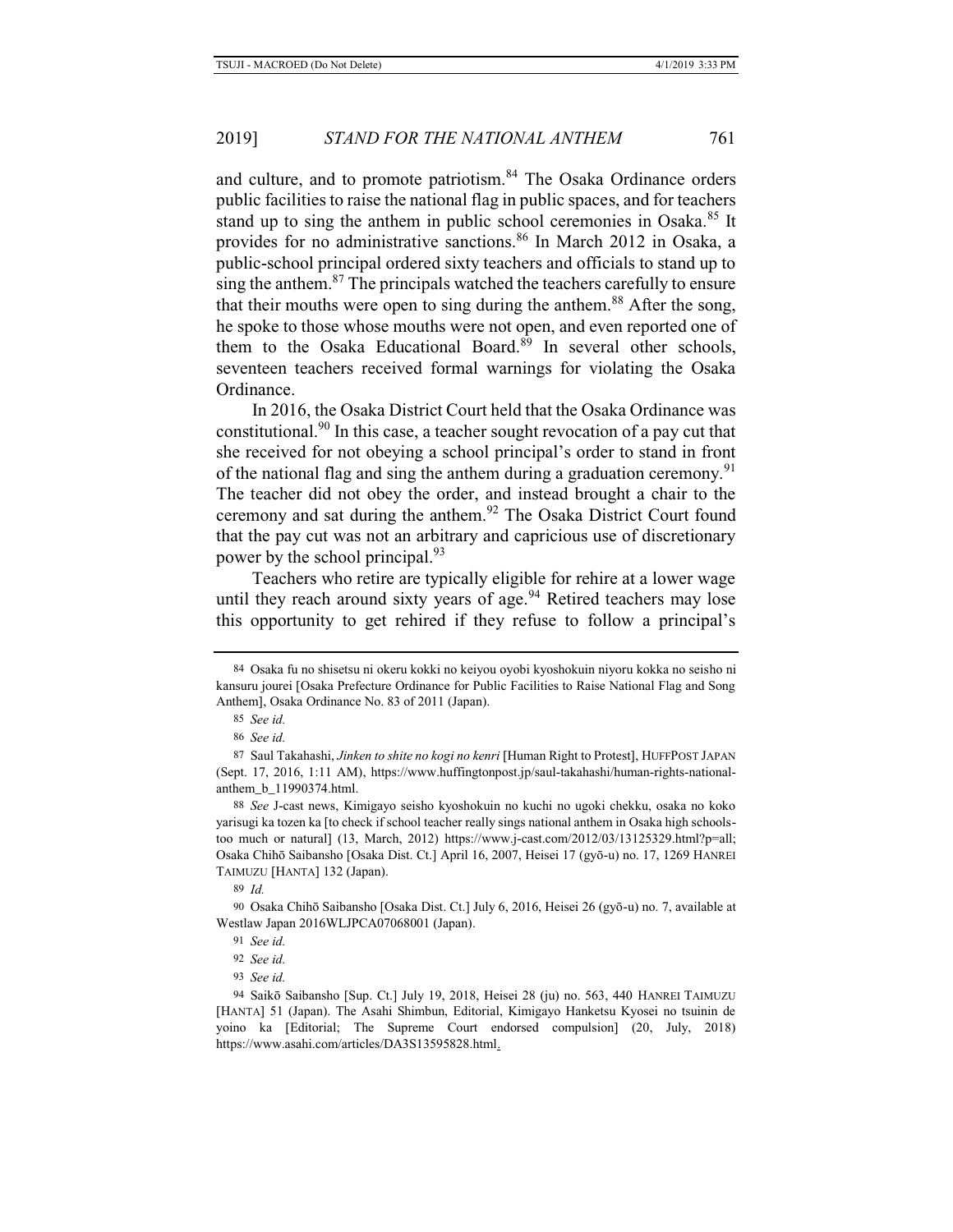orders.<sup>95</sup> In one case, the school board admitted a rehire, but cancelled or did not renew the contract after one year.<sup>96</sup> The teacher challenged this decision, and sought revocation of this administrative disposition.<sup>97</sup> In fact, the teacher recently sought a mandamus action to the effect that the school board should make an original administrative disposition under Articles  $3(6)$  and  $37-2$ .<sup>98</sup> The Court typically rejects the teachers' claims.99

In July of 2018, the Supreme Court held that the Tokyo Metropolitan Board of Education has broad discretion in rehiring retired schoolteachers.<sup>100</sup> In this case, twenty-two schoolteachers sought damages and revocation of the administrative disposition to cancel or refuse reemployment of retired schoolteachers, due to the teachers not following a principal's orders.101 This case was actively discussed in the newspapers.102

### *C. Justices of the Japanese Supreme Court*

Before focusing on these Japanese Supreme Court decisions, it is necessary to understand the organization and function of the Japanese judiciary. The Supreme Court has fifteen justices: one president and fourteen associate justices.103 In general, three petty courts hear appeals from lower courts.104 There are no certioraris in the Japanese Supreme Court.<sup>105</sup> The Grand Bench consisting of all fifteen justices is rarely convened in Japan – only three or four times a year.<sup>106</sup> The Grand Bench

100 *Supra* note 95.

<sup>95</sup> Saikō Saibansho [Sup. Ct.] May 30, 2011, Heisei 22 (gyo tsu) no. 54, 65 SAIKŌ SAIBANSHO MINJI HANREISHŪ [MINSHŪ]1780 (Japan).

<sup>96</sup> Osaka Chihō Saibansho [Osaka Dist. Ct.] May 10, 2017, Heisei 26 (gyo u) no. 173, 1447 HANREI TAIMUZU [HANTA] 174 (Japan).

<sup>97</sup> *Id.*

<sup>98</sup> Tōkyō Kōtō Saibansho [Tokyo High Ct.] Jan. 28, 2011, Heisei 18 (gyo ko) no. 245, HANREI TAIMUZU [HANTA] 94 (Japan).

<sup>99</sup> *Id.*

<sup>101</sup> *Id.*

<sup>102</sup> Okamoto Gen, *Kimigayo Fukiritsu de Saikoyo Kyohi* [Rejection of Reemployment]*,* ASAHI SHIMBUN (July 19, 2018), https://www.asahi.com/articles/ASL7M51F4L7MUTIL049.html; *Kimigayo hanketsu* [Kimigayo Decision], YOMIURI SHIMBUN (July 30, 2018), https://www.yomiuri.co.jp/editorial/20180730-OYT1T50000.html.

<sup>103</sup> Saibansho hō [Court Act], Law No. 59 of 1947, art. 5 (Japan).

<sup>104</sup> *Id.* art. 9, 10.

<sup>105</sup> Yuichiro Tsuji, *Article 9 and the History of Japan's Judiciary: Examining Its Likeness to American and German Courts*, 68 TSUKUBA J. L. & POL. 35, 51 (2016).

<sup>106</sup> *Id.*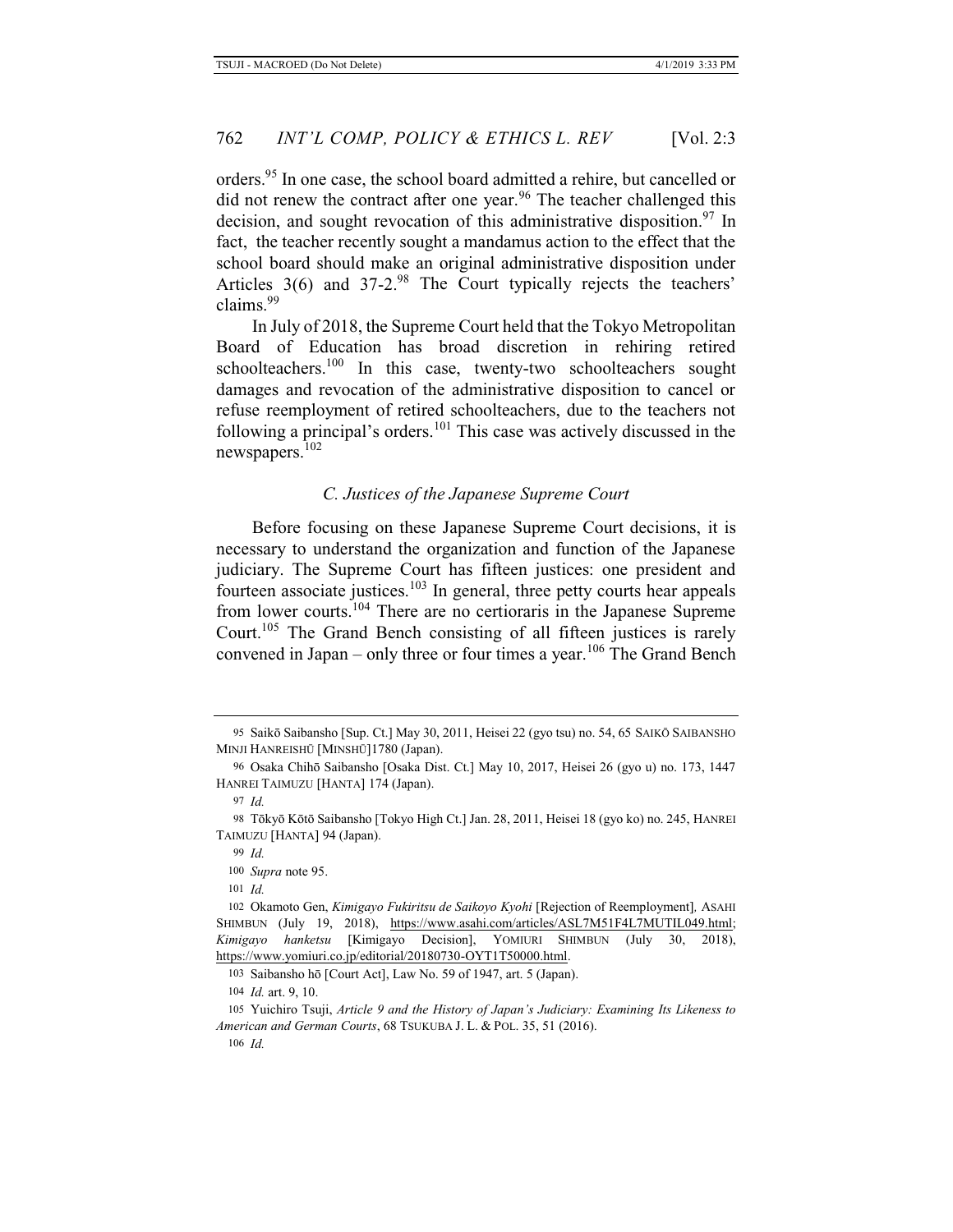hears cases only for constitutional judgment or to change precedent.<sup>107</sup> Japanese constitutional scholars criticize the petty court's decisions, arguing that they are usually too simple by referring to precedent without identifying the differences between the precedent and the case before them.108 Unlike the U.S. justices, some argue that Japanese justices are not positive about writing individual opinions.<sup>109</sup> Others argue that the justices should focus on concrete cases in front of them and refrain from writing beyond. $110$ 

The Japanese Supreme Court does not have certioraris and may dismiss appeals with reference to a precedent.<sup>111</sup> Japanese justices use the term that "it is clear from the meaning of precedent" and often do not explain in detail how a particular case is distinguished from precedent.<sup>112</sup>

In comparison with other general issues, a great number of cases are heard in the petty court of the Supreme Court regarding the national anthem and flag. It seems that the justices may think that the piano decision did not adequately solve other similar cases, and may be concerned about the severity of the disciplinary sanctions taken against teachers.<sup>113</sup> If a disciplinary sanction looks unreasonably severe, the petty court may hold it to be illegal by using the "arbitrary and capricious" standard exercised in concrete cases.<sup>114</sup> The Court may sustain the constitutionality of a principal's order, but will still have room to judge the legality of a specific fact.<sup>115</sup>

In deciding several cases, the Supreme Court has generally held that disciplinary sanctions are illegal only in very serious cases. However, of course, individual justices differ from one another in their opinions on the matter.

In deciding whether a disciplinary action is illegal, the Court will ask whether it was arbitrary and capricious, and will explore whether the

110 KATSUMI CHIBA, IKEN-SHINSA: SONO SHÔTEN NO SADAME-KATA [CONSTITUTIONAL REVIEW: HOW TO FOCUS ON ISSUES] 123-38 (2017). For this case, Justice Chiba argues that many litigations would be accumulated to gain persuasiveness, but repeated suits are fruitless. *See id.* 

111 Yuichiro Tsuji, *Forgotten People: A Judicial Apology for 249 Leprosy Patients in Japan*, 19 OR. REV. INT'L. L. 223, 249 (2018).

112 Tsuji, *supra* note 36.

<sup>107</sup> Saibansho hō [Court Act], art. 10.

<sup>108</sup> Yuichiro Tsuji, *Forced Sterilization and Abortion in Japan: Family and Constitution*, 2 BRATISLAVA L. REV. 61 (2018)

<sup>109</sup> David S. Law, *Why Has Judicial Review Failed in Japan?*, 88 WASH. U. L. REV. 1425, 1461 (2011).

<sup>113</sup> Saikō Saibansho [Sup. Ct.] Jan. 16, 2012, Heisei 23 (gyo tsu) no. 263, (gyo hi) no. 294, SAIBANSHO SAIBANREI JŌHŌ [SAIBANSHO WEB], http://www.courts.go.jp (Japan).

<sup>114</sup> *Id.*

<sup>115</sup> *Id.*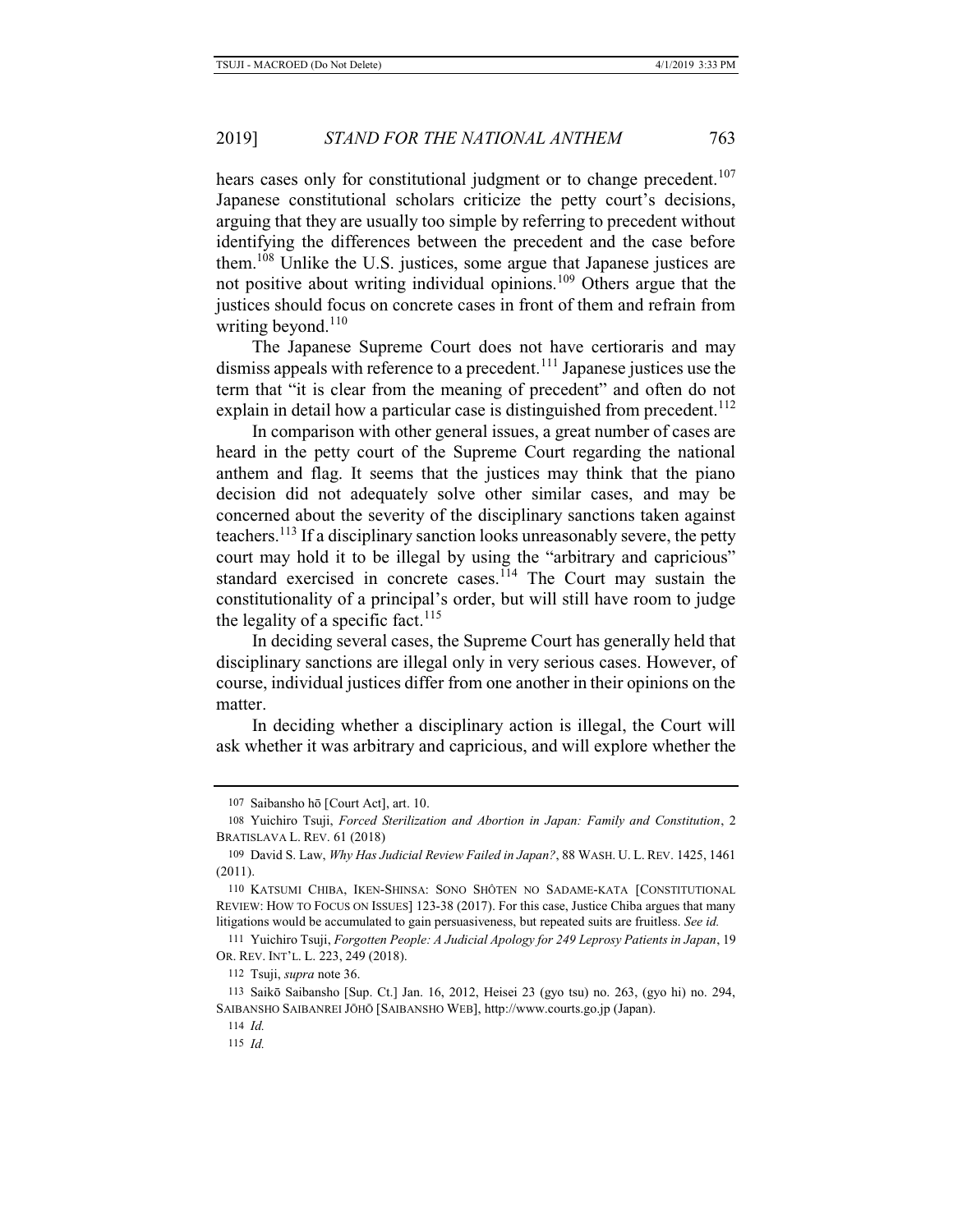violation itself was serious.116 For example, a temporary suspension for refusing not to stand for the flag three times might be considered too severe.<sup>117</sup> However, if disciplinary actions accumulate throughout the school year, such as one from an annual entrance ceremony in April and another from a graduation ceremony in March, the degree of the disciplinary sanctions would become more serious, and the justices would focus on the increase in sanctions over a short period of time.<sup>118</sup>

Under a concrete case of constitutional litigation, the justices will request proof in individual cases.<sup>119</sup> Justices have expressed their beliefs that it is a music teacher's duty to play the national anthem on the  $piano<sup>120</sup>$ , but they have yet to render a decision regarding the severity of disciplinary sanctions for not doing so.

Justices may avoid a constitutional analysis, and instead determine whether a punishment is arbitrary and capricious.<sup>121</sup> Justices have ruled that a school principal exercised arbitrary and capricious discipline only once for failure to follow orders<sup>122</sup> and three times during the past two years for refusing to stand for the flag.<sup>123</sup> At the same time, the justices have held that a disciplinary sanction was legal when a teacher intruded upon a ceremony and distributed a document criticizing a school principal.124

Justices show their perspectives through their individual opinions. Public school teachers want the Supreme Court to vacate the original decision that supported the discipline given by the school teacher in 2007.

In the case of the U.S. Supreme Court, the individual opinions of the justices do not change the outcome of a decision, unless they constitute

<sup>116</sup> Yuichiro Tsuji, *Freedom of Thought and Conscience: Recent Supreme Court Decisions*, 24 KENPŌ MONDAI 7 (2015).

<sup>117</sup> Tokyo Kotō Saibansho [Tokyo High Ct.] May 28, 2015, Heisei 26 (gyo ko) no. 177, 2278 HANREI JIHŌ [HANJI] 21(Japan); Saikō Saibansho [Sup. Ct.] May 31, 2016, Heisei 27 (gyo tsu) no. 359, Heisei 27 (gyo tsu) no. 360, Heisei 27 (gyo hi) no. 360, available at Westlaw Japan 2016WLJPCA05316009 (Japan).

<sup>118</sup> Tsuji, *supra* note 116.

<sup>119</sup> Yuichiro Tsuji, *Nuclear Power Plant Reactivation in Japan: An Analysis of Administrative Discretion*, 7 LSU J. ENERGY L. & RESOURCES (forthcoming 2019).

<sup>120</sup> Saikō Saibansho [Sup. Ct.] Feb. 27, 2007, Heisei 16 (gyo tsu) no. 328, 61 SAIKŌ SAIBANSHO MINJI HANREISHŪ [MINSHŪ] 291 (Japan).

<sup>121</sup> Tokyo Kotō Saibansho [Tokyo High Ct.] May 28, 2015, Heisei 26 (gyo ko) no. 177, 2278 HANREI JIHŌ [HANJI] 21 (Japan).

<sup>122</sup> *Id.*

<sup>123</sup> *Id.*; *see also* Tsuji, *supra* note 116.

<sup>124</sup> Tokyo Kotō Saibansho [Tokyo High Ct.] May 30, 2001, Heisei 12 (gyo ko) no. 270, 1778 HANREI JIHŌ [HANJI] 34 (Japan).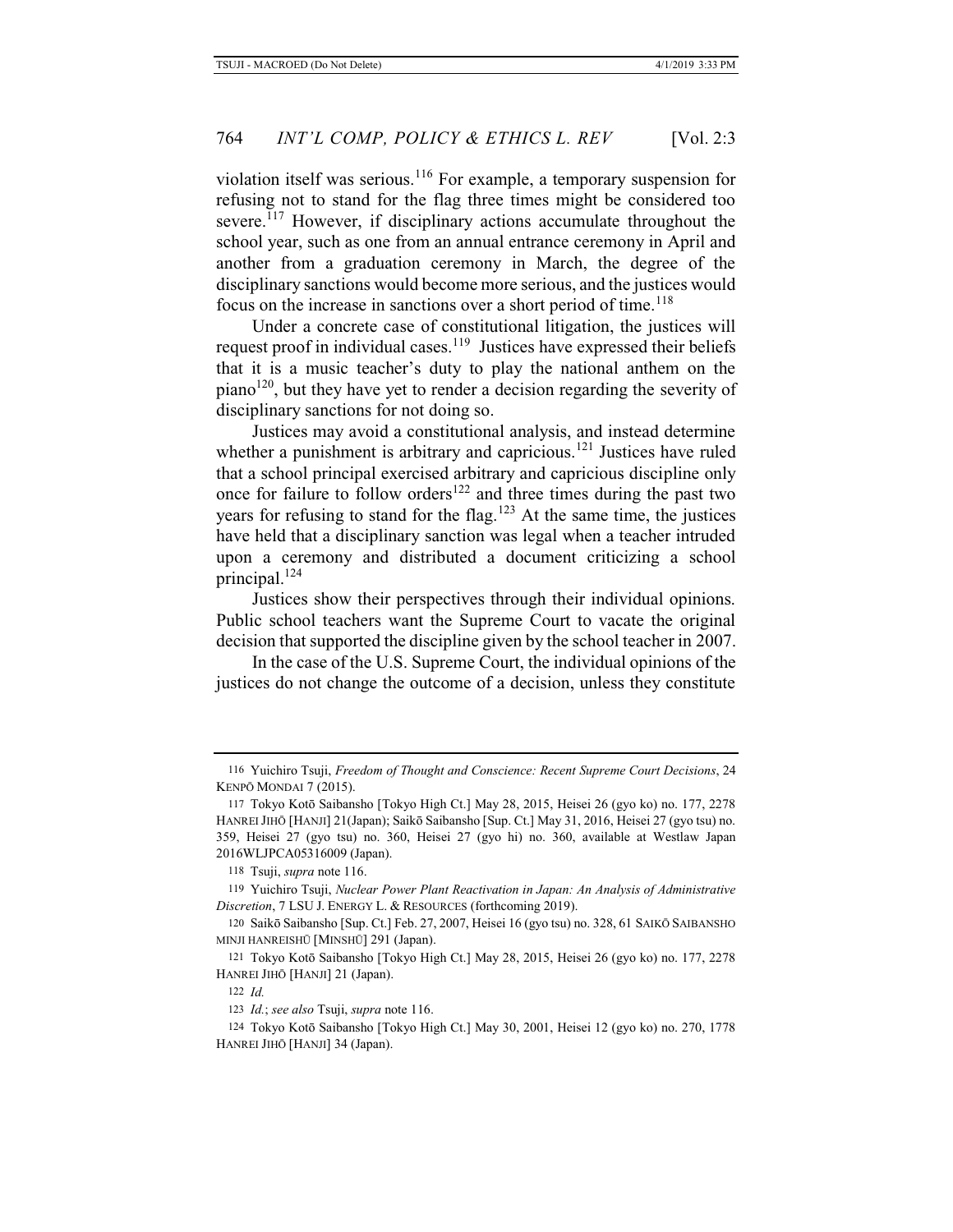the majority opinion.<sup>125</sup> Some justices write concurring opinions to make notes for different cases, or they may think that the reasoning behind a majority opinion is insufficient and in need of supplementary explanation.<sup>126</sup> These opinions show that not all of the justices have made up their minds. Since the justices of the Japanese Supreme Court have such varying interpretations of Article 19, there is still a lack of consensus on how to interpret the law.

### III. JUDICIAL REVIEW OF INDIRECT RESTRICTION UNDER ARTICLE 19 IN JAPAN

#### *A. The Koji Machi Entrance Admission Case*

The *Koji Machi* case is taught in Japanese constitutional law classes as an example of the concept of "conscience and thought" in Article 19.<sup>127</sup> In this case, a junior high school student was working with a university student protest movement in the 1960 where he studied Karl Marx and Vladimir Lenin.128 He distributed leaflets at his junior high school and called himself member of the "All-Campus Joint Struggle League."<sup>129</sup> The Japanese high school admission test includes a paper examination as well as a school report on the students' grades and conduct as reported by their class teachers.130 His school report grade was a C, because he allegedly lacked a sense of public duty and self-control.131 The report noted that the student: distributed leaflets, interfered with a festival by crying out to destroy it, and participated in a Marx and Lenin association of university students.<sup>132</sup> Due to the student's poor report grade, he failed his high school admission.<sup>133</sup> He sought damages under the State Redress Act from the Chiyoda ward and the Tokyo Metropolitan Government.<sup>134</sup> The Japanese Supreme Court rejected the student's appeal and held that

- 133 *See id.*
- 134 *See id.*

<sup>125</sup> *See* Saibansho hō [Court Act], Law No. 59 of 1947, art. 11 (Japan); *see also* MINJI SOSHŌHŌ [MINSOHŌ] [C. CIV. PRO.] 1996, art. 318, para. 1 (Japan); KEIJI SOSHŌHŌ [KEISOHŌ] [C. CRIM. PRO.] 1948, art. 405 (Japan).

<sup>126</sup> Saibansho hō [Court Act], art. 11, 75(2) (article 75(2) provides secret of justice conference).

<sup>127</sup> Saikō Saibansho [Sup. Ct.] July 15, 1988, Showa 57 (o) no. 915, 1287 HANREI JIHŌ [HANJI] 65 (Japan) (the "Koji Machi" case).

<sup>128</sup> *See id.*

<sup>129</sup> *See id.*

<sup>130</sup> *See id.*

<sup>131</sup> *See id.*

<sup>132</sup> *See id.*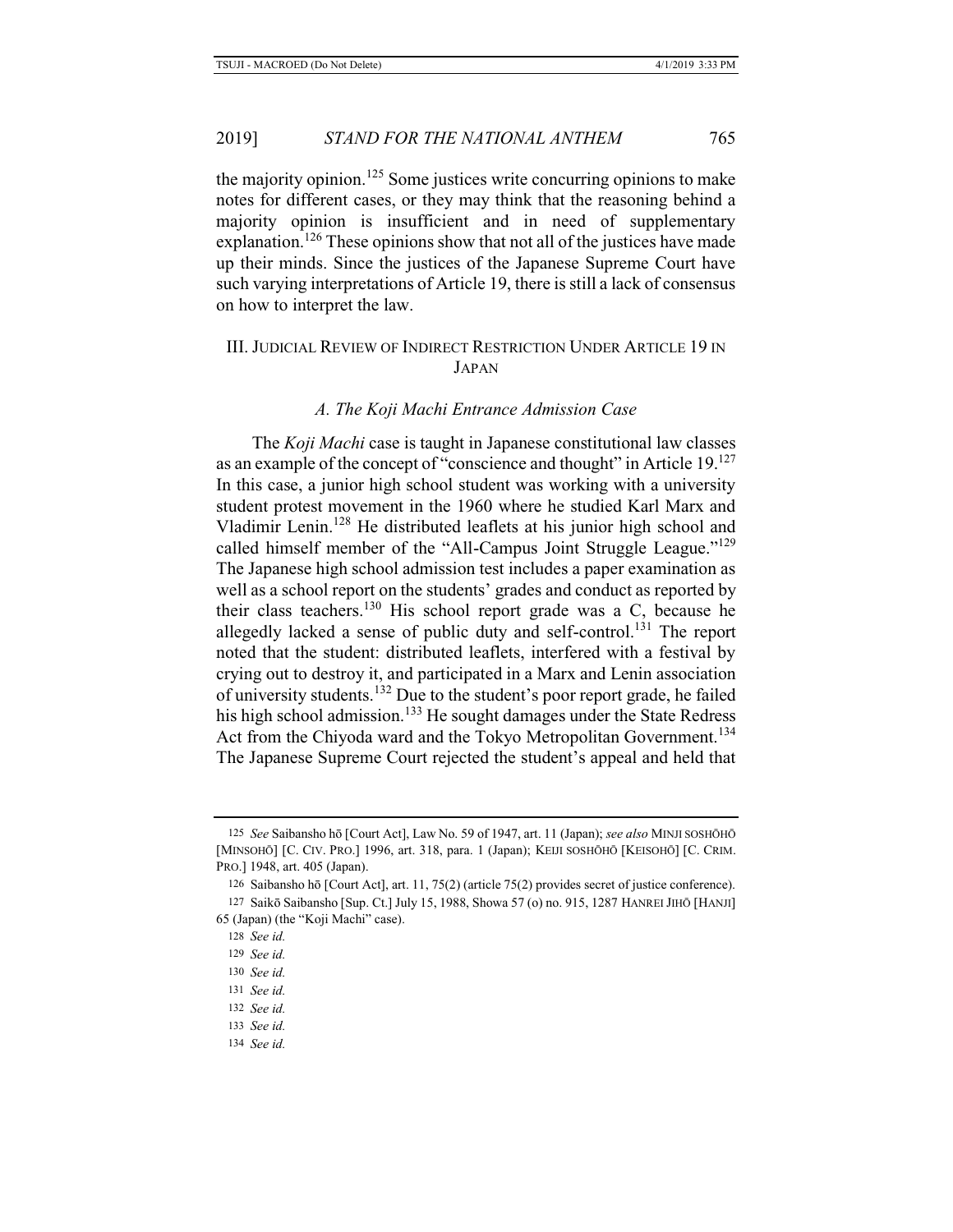the school report on his daily life and actions did not state or imply his ideas and thoughts.<sup>135</sup>

Some constitutional law studies are critical of this decision, explaining that his admission was subject to concrete fact ultimately and that it was easy for the high school to infer his ideas and thoughts from the report.<sup>136</sup> After this case, the student ran for a position as member of the House of Representatives and later became the mayor of Setagaya City in Tokyo. $137$ 

Under Japanese constitutional law, one's ideas and thoughts are absolutely protected by the law, but actions that are actually carried out are restricted in favor of public welfare.138 Constitutional rights are not absolute and are protected only until they interfere with other constitutional interests.139 Regarding Article 19, the issue of restriction is divided into the categories of either direct and indirect.<sup>140</sup> Direct restrictions pass through strict scrutiny, whereas indirect and incidental restrictions face more lenient review by the courts.<sup>141</sup> This line of analysis is similar to that employed by the U.S. Supreme Court in *United States v. O'Brien*. 142

### *B. The Samurai Martial Arts Case*

One of the most famous Japanese Supreme Court decisions regarding religious freedom is the Kendo case.<sup>143</sup> Kendo is one of the traditional martial arts in Japan. It is taught in Japanese public schools as a mandatory subject in physical education classes.144 Students must pass

137 *Profile of Mayor Nobuto Hosaka*, NOBUTO HOSAKA, https://www.hosaka.gr.jp/profile/english (last updated Oct. 14, 2015).

138 ASHIBE, supra note 24, at 149; SATŌ, *supra* note 24, at 216-19; NONAKA, *supra* note 26, at 309.

139 Tsuji, *supra* note 32.

141 ASHIBE, supra note 24, at 152-53; NONAKA, supra note 26, at 363. These professors introduce direct and indirect regulation of the U.S. in the chapter of freedom of expression.

142 United States v. O'Brien, 391 U.S. 367 (1968).

<sup>135</sup> *See id.*

<sup>136</sup> SATŌ, *supra* note 35, at 220.

<sup>140</sup> ASHIBE, supra note 24, at 152-53. SATŌ, *supra* note 24, at 222-24; NONAKA, supra note 26, at 315-16; *see also* Yoshiyuki Koizumi, *Siso ryoshin ni motoduku Gaibuteki koi no jiyu no hosho no arikata* [Freedom of Conscience and Its Restrictions], 634 HŌGAKU SEMINĀ [HOGAKU SEMINAR], 50, 51(2007).

<sup>143</sup> Saikō Saibansho [Sup. Ct.] March 8, 1996, Heisei 7 (gyō-tsu) no. 74, 50 SAIKŌ SAIBANSHO MINJI HANREISHŪ [MINSHŪ] 469 (Japan).

<sup>144</sup> *Id.*; *see also Course of Study for Junior High School – Section 7: Health and Physical Education*, MONBUKAGAKUSHŌ [MINISTRY OF EDUC., CULTURE, SPORTS, SCI. & TECH.],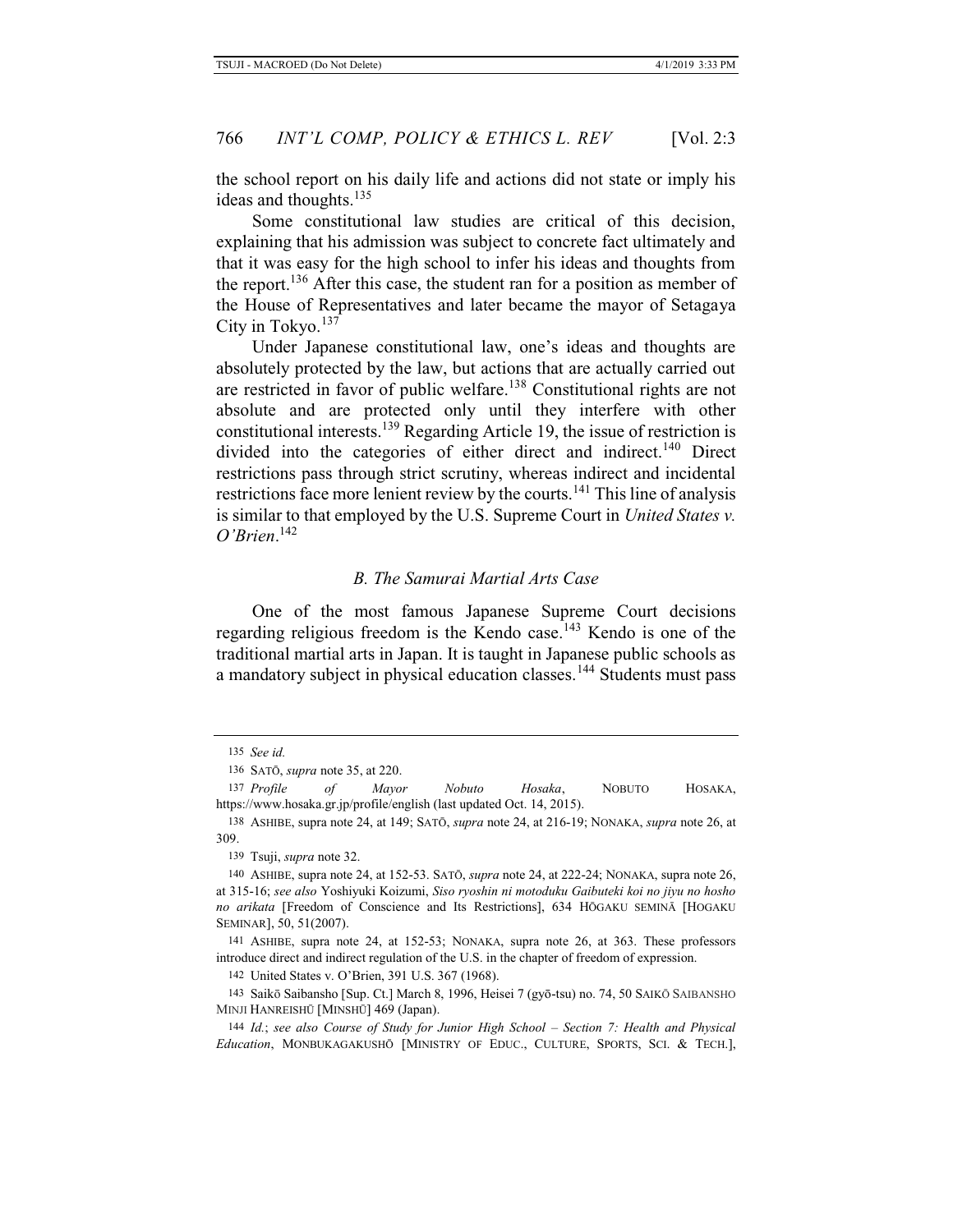a physical education class to advance to the next year in Japanese public schools.<sup>145</sup> In the Kendo case, students who were Jehovah's Witnesses did not attend the physical education class because of their religious beliefs.146 Some students gave up their religious beliefs and took the Kendo class.<sup>147</sup> The plaintiff did not enroll in the required physical education course, repeated the same year twice, and then was expelled under applicable school regulations.<sup>148</sup> He sought revocation of his expulsion under the Japanese Administrative Case Litigation Act (known as "JACLA" or *Gyousei Jiken Soshouhou* in Japanese)<sup>149</sup> and damages under the National Redress Act.<sup>150</sup> The plaintiff argued that expulsion in this case is unconstitutional according to Article 20 of the Constitution, and that the principal's discretion was exercised in an arbitrary and capricious manner because the school failed to provide an alternative to the physical education course, such as a report assignment in lieu of martial arts.<sup>151</sup> The school argued that it would be an unequal treatment to give some students a homework assignment while others had to enroll in the Kendo class.<sup>152</sup> The Japanese Supreme Court ruled that the school's disposition was illegal.<sup>153</sup>

This case demonstrates that the Japanese Supreme Court has partly followed the U.S Supreme Court's decisions. The use of a purpose and effect review in this case of religious freedom is similar to the reasoning used in *Lemon v. Kurtzman* by the U.S. Supreme Court.<sup>154</sup> The Japanese Supreme Court reviewed the purpose and effect to explain that a homework assignment would not have a religious purpose, would not suppress a certain religion, and would not encourage other religions.<sup>155</sup>

http://www.mext.go.jp/component/a\_menu/education/micro\_detail/\_\_icsFiles/afieldfile/2011/04/ 11/1298356\_8.pdf (last visited Mar. 20, 2019).

<sup>145</sup> *Id.*

<sup>146</sup> Saikō Saibansho [Sup. Ct.] March 8, 1996, Heisei 7 (gyō-tsu) no. 74, 50 SAIKŌ SAIBANSHO MINJI HANREISHŪ [MINSHŪ] 469 (Japan).

<sup>147</sup> *Id.*

<sup>148</sup> *Id.*

<sup>149</sup> *See id.*; *see also* Gyousei Jiken Soshō Hou [Administrative Case Litigation Act], Law No. 139 of 1962, art. 31.

<sup>150</sup> Kokka Baishou Hou [State Redress Act], Law No. 125 of 1947, art. 1, *translated in* (Japanese Law Translation [JLT DS]), http://www.japaneselawtranslation.go.jp (Japan).

<sup>151</sup> Saikō Saibansho [Sup. Ct.] March 8, 1996, Heisei 7 (gyō-tsu) no. 74, 50 SAIKŌ SAIBANSHO MINJI HANREISHŪ [MINSHŪ] 469 (Japan).

<sup>152</sup> *Id.*

<sup>153</sup> *Id.*

<sup>154</sup> 403 U.S. 602 (1971).

<sup>155</sup> Saikō Saibansho [Sup. Ct.] March 8, 1996, Heisei 7 (gyō-tsu) no. 74, 50 SAIKŌ SAIBANSHO MINJI HANREISHŪ [MINSHŪ] 469 (Japan).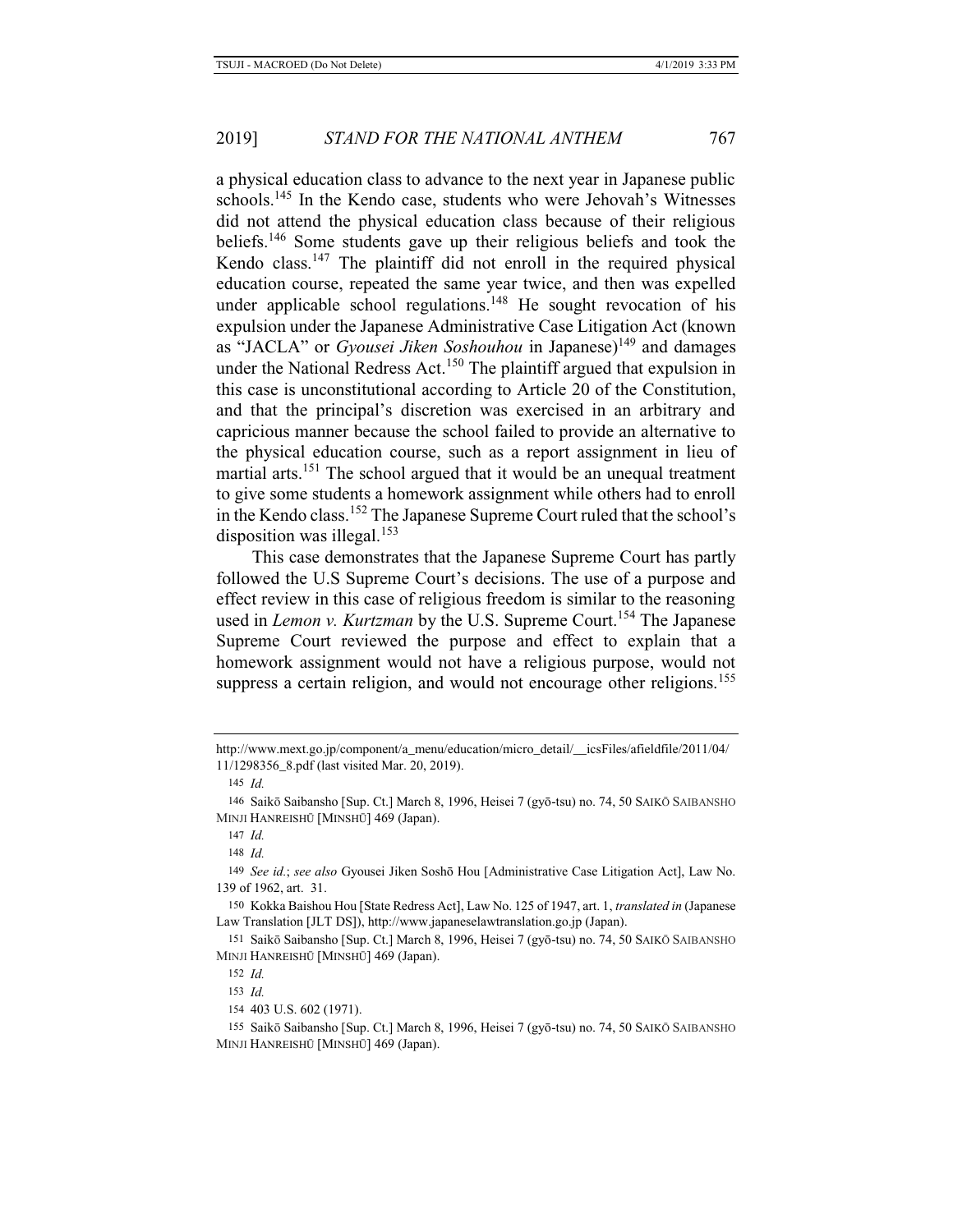### *C. Indirect Restriction is the Core of Article 19*

Waseda University's Professor Nishihara explained that Japanese judges focus on reviewing how broad, indirect restrictions apply comparatively in other countries.<sup>157</sup> This distinction between direct and indirect restrictions was applied in the notorious *Sarufutsu* case in 1974, in which the Japanese Supreme Court held a public official guilty of political conduct that is prohibited under the rules and directives of the National Personnel Authority ("NPA") designated by the National Public Servant Act ("NPSA").<sup>158</sup> The NPSA prohibited political activity in general, but left unclear the exact kinds of activity that are banned.159 The regulations and directives of the NPA provided a detailed list of prohibited activities.160 In the *Sarufutsu* case, one postal officer pinned posters of a public candidate whom he supported on public signboards.<sup>161</sup> In the *Sarufutsu* decision, the Japanese Supreme Court used one particular distinction between direct and indirect restrictions to allow for discipline: they found that a postal officer's interest in expression and the indirect, incidental restriction thereof was caused by the prohibition.<sup>162</sup>

Professor Nishihara carefully reviewed the direct invasion and indirect restriction used in school disciplinary cases in 2011 in the Japanese Supreme Court, and argued that this dichotomy was also used in cases related to Article 19.163 He criticized the interpretation used in several Japanese Supreme Court decisions about the national anthem and flag.<sup>164</sup> He argued that the "all things considered" approach falls under the category of indirect restriction.165 The Japanese Supreme Court

<sup>156</sup> *Id.*

<sup>157</sup> Hiroshi Nishihara, *Siso Ryosin no Jiyu* [Freedom of thought and conscience], in Hoso jitsumu ni totte no kindai rikkenshugi [Constitutionalism today for legal practitioners] Hanrei Jiho [Hanji] no. 2344, pp. 25-46 (2017).

<sup>158</sup> Saiko Saibansho [Sup. Ct.] Nov. 6, 1974, Shō 44 (a) no. 1501, 28, 9 SAIKŌ SAIBANSHO KEIJINJI HANREISHŪ [KEISHŪ] 393 (Japan)

<sup>159</sup> Kokka kōmuin hō [National Public Service Act], Law No. 120 of 1947, art. 102, para. 1 (Japan).

<sup>160</sup> Jinjiin kisoku [Rules of the National Personnel Authority] Nat'l Pers. Auth. Rule No. 14-7 of 1949 (Japan).

<sup>161</sup> Saiko Saibansho [Sup. Ct.] Nov. 6, 1974, Shō 44 (a) no. 1501, 28, 9 SAIKŌ SAIBANSHO KEIJINJI HANREISHŪ [KEISHŪ] 393 (Japan)

<sup>162</sup> *See id.*

<sup>163</sup> Nishihara, *supra* note 157, at 28-33.

<sup>164</sup> *Id.* at 31.

<sup>165</sup> *Id.* at 30.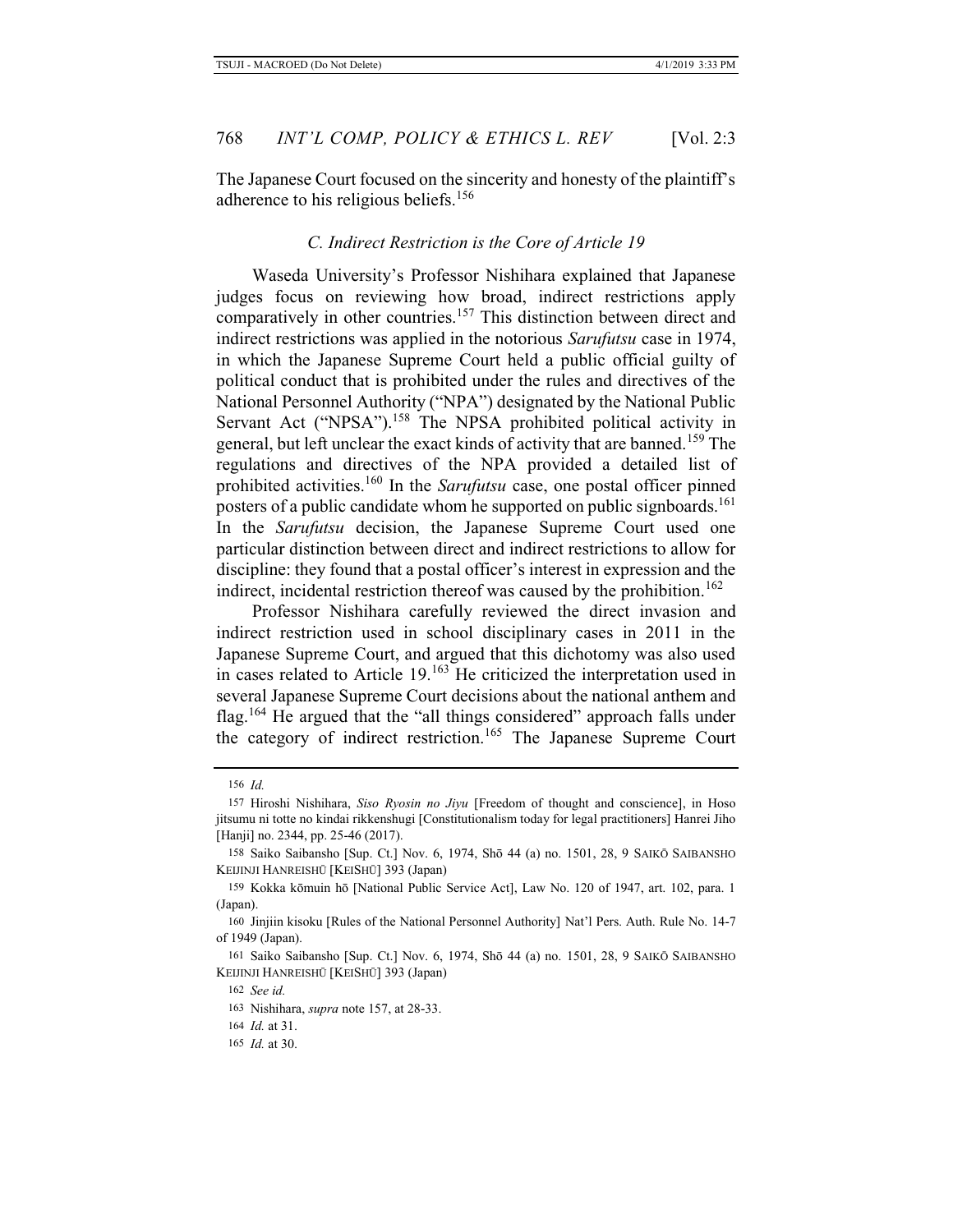### 2019] *STAND FOR THE NATIONAL ANTHEM* 769

determined that limiting permissible conduct that expresses one's thoughts is a reasonable and necessary regulation.<sup>166</sup> For review of the reasonable and necessary justification, the Court indicated several factors, such as the purpose and content of the school principal's order and the extent of the restriction that it caused.<sup>167</sup>

Professor Nishihara pointed out that use of the proportionality test for judicial review is not uncommon for other constitutional rights.<sup>168</sup> He argued that the national anthem and flag cases fail to offer an explanation regarding how important the principal's purpose is and the degree of restriction in individual cases.<sup>169</sup> By using the expression "taking all into consideration," the Japanese Supreme Court dodged the task of identifying the factors for a necessary and reasonable review.<sup>170</sup> These factors are expressed by other scholars as well.<sup>171</sup>

One of Professor Nishihara's unique approaches to this subject was through his identification of incidental restrictions from European history.<sup>172</sup> In the sixteenth century, the religious freedom that is a core human right, was threatened by the oppression of religion through cruel punishments such as burning to death at the stake.<sup>173</sup> The burning of people at the stake was justified as saving their souls, and those who condemned them likely felt that it was acceptable because it was based on their religious beliefs.<sup>174</sup>

The critical issue to Professor Nishihara was that by seeing others receive cruel punishments, the observers might give up their religious beliefs.<sup>175</sup> His theory was that humans are autonomous and strong enough to take responsibility for choosing a religion that could lead to death.<sup>176</sup> He believed that intimidation by severe punishment could force people into a very uneasy state of mind that causes them to test whether their religious beliefs are correct.<sup>177</sup>

- 172 Nishihara, *supra* note 157, at 30.
- 173 *Id.*

177 *Id.* at 36.

<sup>166</sup> Saikō Saibansho [Sup. Ct.] Feb. 27, 2007, Heisei 16 (gyo tsu) no. 328, 61 SAIKŌ SAIBANSHO MINJI HANREISHŪ [MINSHŪ] (Japan).

<sup>167</sup> *Id.*

<sup>168</sup> Nishihara, *supra* note 157, at 30.

<sup>169</sup> *Id.*

<sup>170</sup> *Id.*

<sup>171</sup> SATŌ, *supra* note 35, at 223; NONAKA ET AL., *supra* note 26, at 314–16.

<sup>174</sup> *Id.* at 33.

<sup>175</sup> *Id.*

<sup>176</sup> *Id.*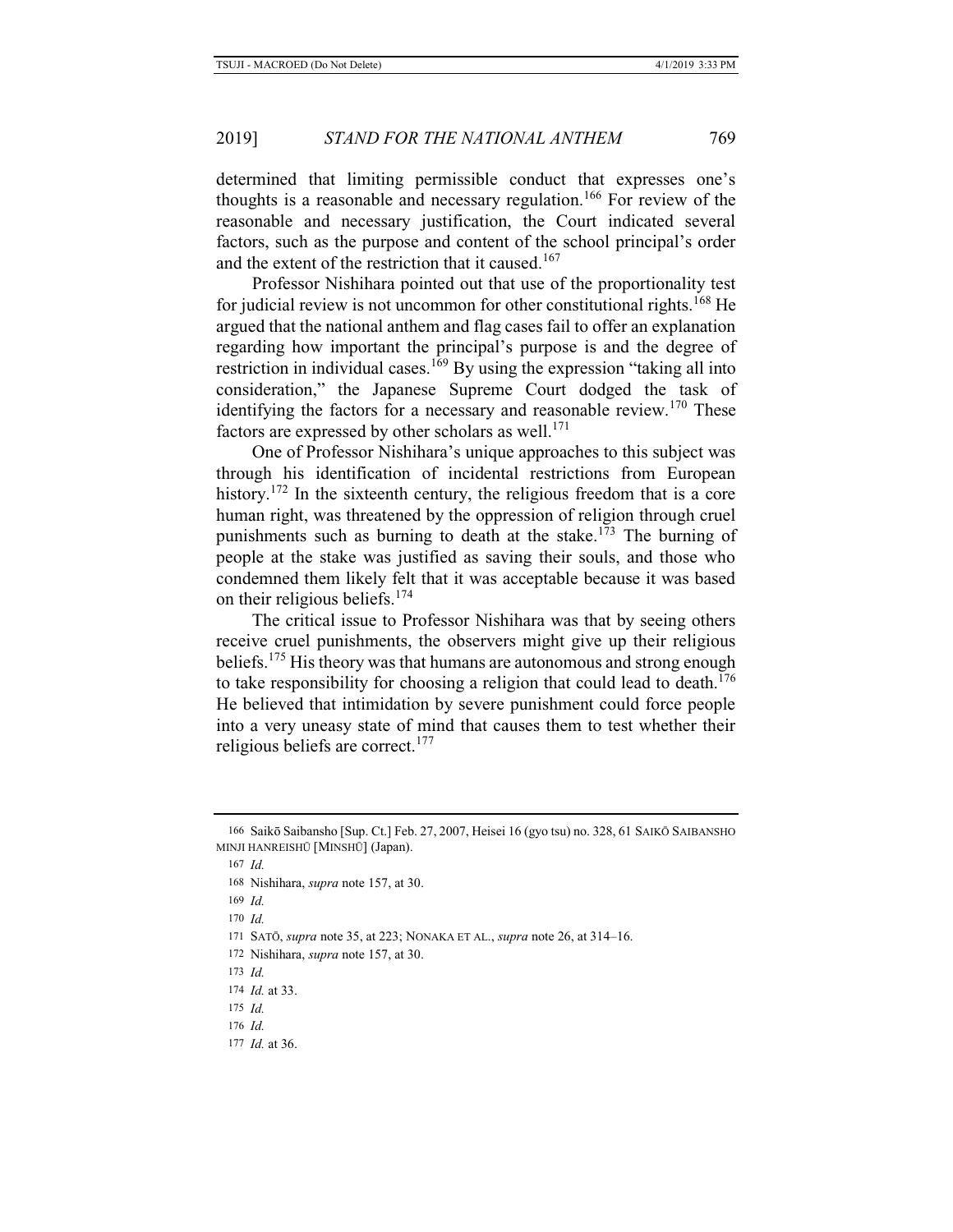Professor Nishihara argued that constitutional human rights are generally based on the concept of an autonomous and strong person, but also in part on the notion that human rights were cultivated for people who lost or confused in their lives.<sup>178</sup> Another article would be necessary to fully analyze the role of strong individuals under the Constitution.<sup>179</sup> However, it is clear that each individual justice in the Japanese Supreme Court wrote concurring as well as dissenting opinions throughout the series of national anthem and flag cases, which shows that justices may differ in their interpretations of Article 19.<sup>180</sup>

If Professor Nishihara's analysis is correct, the Japanese Supreme Court justices as a whole still maintain their interpretations of Article 19 in cases before them.

#### IV. COMPARISON OF JAPAN AND THE UNITED STATES

### *A. U.S. Constitutional Decisions from the Perspective of a Japanese Constitutional Law Scholar*

Unlike the Japanese Constitution, there is no provision for ideas and thoughts in the U.S. Constitution. Article 19 regards ideas and thoughts, and Article 20 regards religious freedom; they are separately provided in the Japanese Constitution.<sup>181</sup> This does not, however, mean that the U.S. Constitution does not protect ideas and thoughts. Among the famous First Amendment cases decided by the U.S. Supreme Court was *Wisconsin v. Yoder*, which allowed Amish children not to participate in compulsory education beyond the eighth grade.<sup>182</sup> The U.S. Supreme Court invalidated a Wisconsin state law requiring that all children go to school until sixteen years of age, stating that it was "in sharp conflict with the

<sup>178</sup> *Id.*

<sup>179</sup> *See* KŌJI SATŌ, NIHONKOKU KENPŌ TO HŌ NO SHIHAI [JAPANESE CONSTITUTION AND RULE OF LAW] 159 (2002); Shigeki Nakajima, *Kenpō ni okeru ningen zō* [Constitutional Image on Human], 5 RITSUMEIKAN HŌGAKU 1916, 1918 (2010).

<sup>180</sup> *See* Saikō Saibansho [Sup. Ct.] Feb. 27, 2007, Heisei 16 (gyo tsu) no. 328, 61 SAIKŌ SAIBANSHO MINJI HANREISHŪ [MINSHŪ] (Japan).; *see also* HIDEO TSUCHIYA, HINO MARU KIMIGAYO SAIBAN TO SISO RYOSIN NO JIY [JAPANESE FLAG CASES AND IDEAS AND CONSCIENCE] 193-195 (2007) (questioning that judges can decide which value is superior and religious or core of Article 19); Hiromichi Sasaki, *Jinken ron Siso Ryosin no jiyu, Kokka seisho* [Constructing and Individual Rights Argument of the Freedom of Thought and Conscience, and Its Implications on the Ceremonial Use of the National Anthem] 66 SEIJO HOGAKU 1 (2001) (arguing that it is unconstitutional if government compel an action that people act voluntarily).

<sup>181</sup> ASHIBE, *supra* note 24, at 150-151; SATŌ, *supra* note 24, at 218, 250; NONAKA, *supra* note 26, at 309.

<sup>182</sup> Wisconsin v. Yoder, 406 U.S. 205 (1972)*.*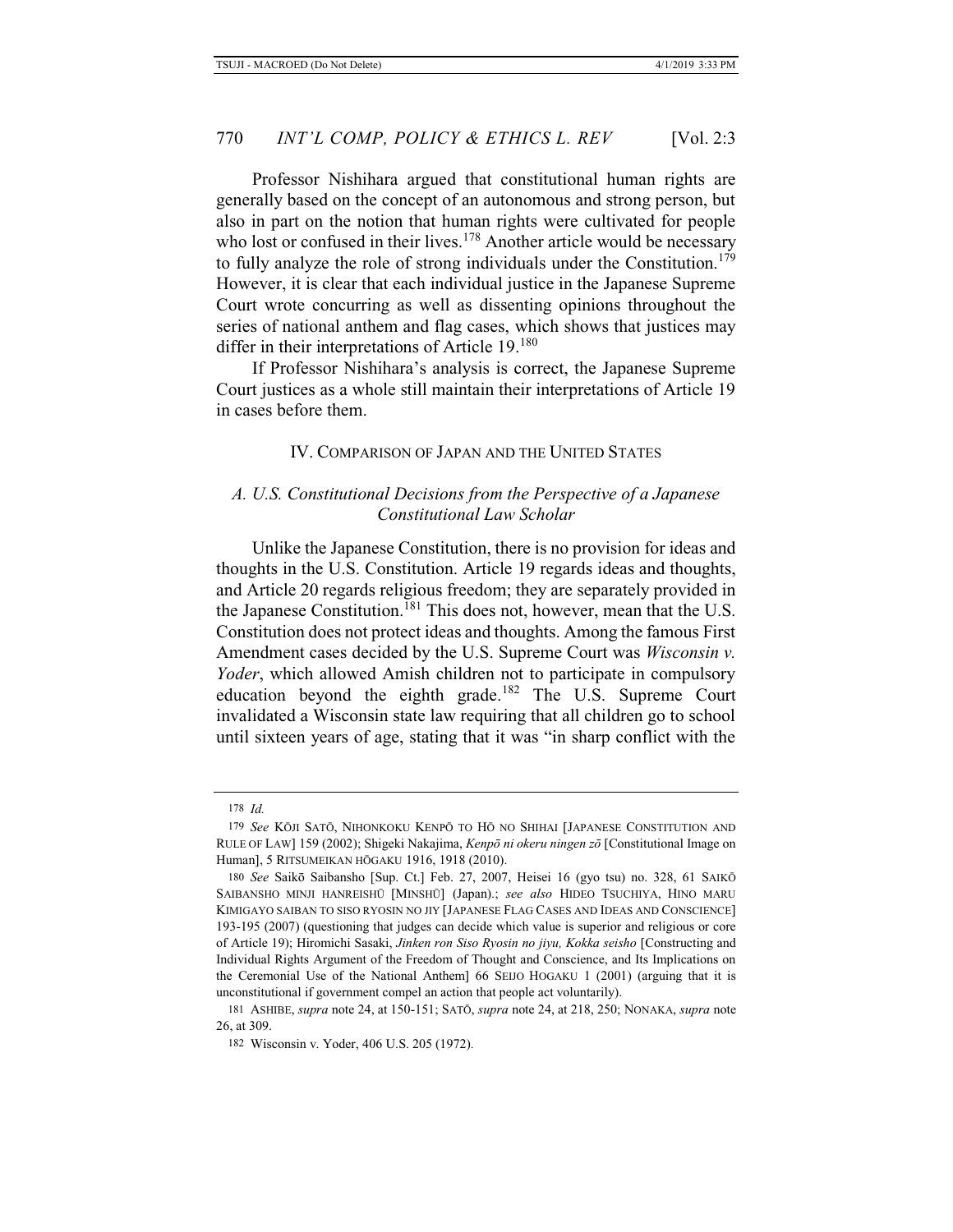fundamental mode of life mandated by the Amish religion."183 This case shows that without a specific provision for ideas and thoughts, the U.S. Supreme Court still protected religious beliefs.

The current Japanese Constitution declares a renunciation of war in Article 9 and gave up its army.<sup>184</sup> There is no conscription duty, unlike the previous Imperial Japanese Constitution.185 In *Gillette v. United States*, the U.S. Supreme Court reviewed conscientious objection law.<sup>186</sup> The U.S. Supreme Court ruled that Congress intended to exempt persons who oppose participating in all wars and that people who object solely to participation in a particular war were not within the purview of the statute.<sup>187</sup>

Japanese public officials are required to state that they will observe the Constitution and other statutes before they are hired.<sup>188</sup> In constitutional law classes in Japan, textbooks explain that public officials are under the Constitution and the law, and thus, they are not required to employ a specific interpretation of the Constitution.<sup>189</sup> In 2015, the Japanese Cabinet changed the public interpretation of Article 9 of the Constitution to endorse collective defense power.<sup>190</sup> One Self Defense Force ("SDF") officer sought a declaratory judgment that he has no obligation to follow defense orders under the recent National Security Acts.191 In January 2018, the Tokyo High Court vacated the district court's decision to dismiss for lack of a concrete possibility that a national defense order would be issued in reality.<sup>192</sup> The SDF officer declared that he would follow the law in 1993 when he started to work for the SDF, but would not follow the orders of a collective defense power.<sup>193</sup>

The U.S. Supreme Court has upheld the denial of an unemployment compensation claim because the counselors ingested an illegal drug,

<sup>183</sup> *Id.* at 218.

<sup>184</sup> Yuichiro Tsuji, *Godzilla and the Japanese Constitution: A Comparison Between Italy and Japan,* 3 ITALIAN L. J. 451, 454 (2017).

<sup>185</sup> DAI NIPPON TEIKOKU KENPŌ [MEIJI KENPŌ] [CONSTITUTION], art. 20 (Japan).

<sup>186</sup> Gillette v. United States, 401 U.S. 437 (1971).

<sup>187</sup> *See id.*

<sup>188</sup> NIHONKOKU KENPŌ [KENPŌ] [CONSTITUTION], art. 99 (Japan).

<sup>189</sup> SATŌ, *supra* note 35, at 45; NONAKA ET AL., *supra* note 26, at 310–11.

<sup>190</sup> *See* Yuichiro Tsuji, *Amendment of the Japanese Constitution―A Comparative Law Approach*, 37 NANZAN REV. AM. STUD. Volume 51 (2015).

<sup>191</sup> Tokyo Chihō Saibansho [Tokyo Dist. Ct.] March 23, 2017, Heisei 28 (gyo u), no.143, available at Westlaw Japan 2017WLJPCA03236022 (Japan).

<sup>192</sup> Tokyo Kōtō Saibansho [Tokyo Dist. Ct.], Jan. 31, 2018, Heisei 29 (gyō-ko) no. 157, SAIBANSHO SAIBANREI JŌHŌ [SAIBANSHO WEB], http://www.courts.go.jp (Japan).

<sup>193</sup> *Id.*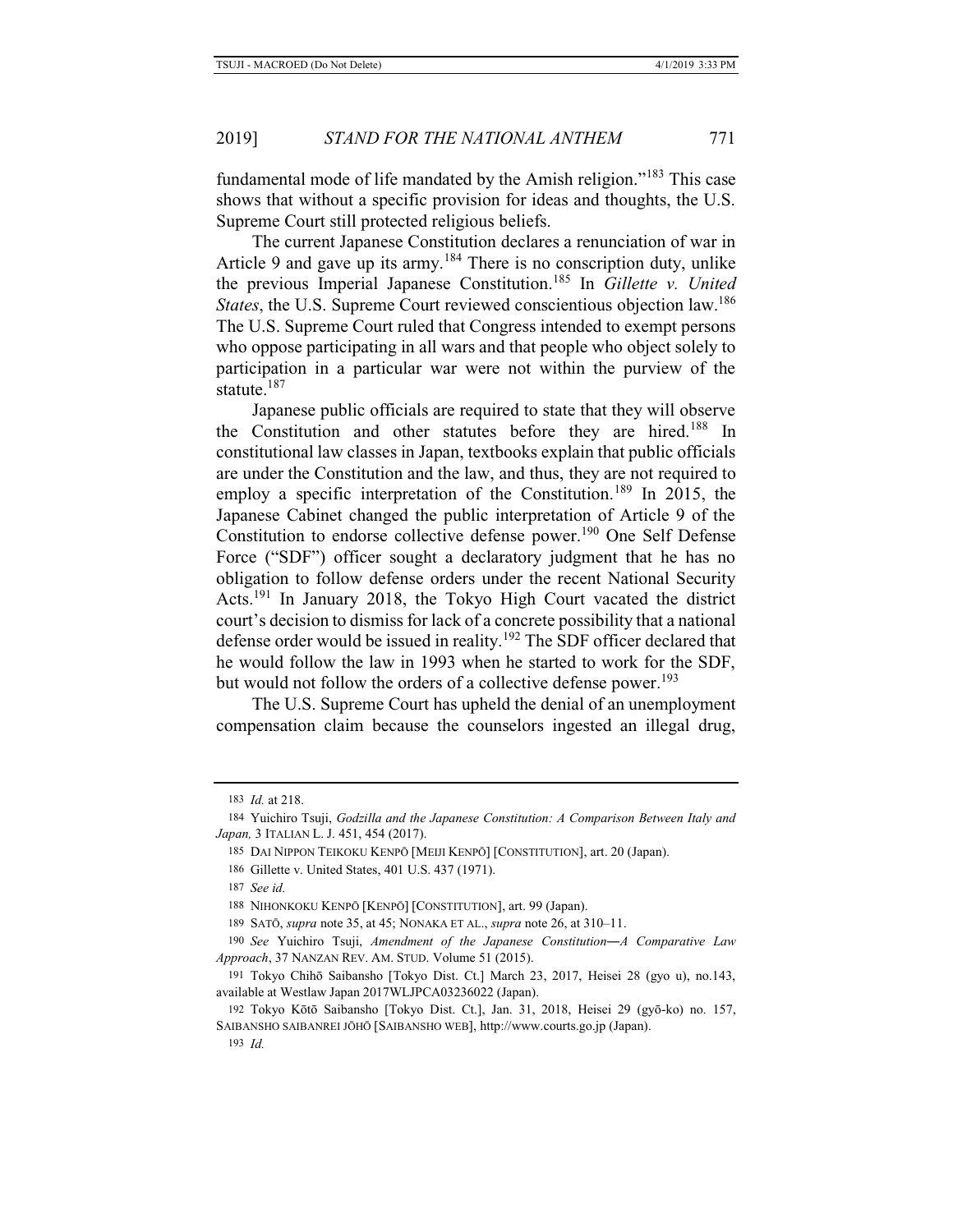peyote, and were fired from private drug rehabilitation.<sup>194</sup> The state government denied their application for unemployment compensation because their ingestion of the drug was considered to be misconduct.<sup>195</sup> The counselors argued that their conduct was protected under the First Amendment, and the U.S. Supreme Court held that religious beliefs are not exempt from the law.196 The Court reasoned that a religious belief entails some physical performance that is restricted by the state government.<sup>197</sup> Justice Scalia, in writing the majority opinion, stated that it would be unconstitutional for the state to prohibit religious activity for the purpose of oppressing religious beliefs, and in this case, he explained that the prohibition of possession of peyote was permissible because of a neutral law of general applicability.<sup>198</sup>

If we apply the *Smith* case to the Kendo case in Japan, it could lead to controversies. The differences between the Kendo and *Smith* decisions are the government sanctions: expulsion from the school versus denial of an unemployment compensation claim. The Japanese Court stressed the lack of an alternative measure to achieve educational goals in lieu of Kendo, and used a kind of *Lemon* test.<sup>199</sup> In the Kendo case, the public school argued that such an assignment would be contrary to government neutrality, but the Japanese Supreme Court rejected that argument.<sup>200</sup>

The U.S. Supreme Court's constitutional decisions have had significant influence on Japanese constitutional law. The number of cases where a law is struck down for being unconstitutional is much greater in the U.S. than in Japan. The Japanese Supreme Court has seldom ruled freedom of expression cases to be unconstitutional.<sup>201</sup>

The arguments of Japanese constitutional scholars such as Professor Nishihara support Barack Obama's explanation that every citizen has the constitutional right to protest about serious social issues but request some explanation for Donald Trump's attitude.<sup>202</sup>

196 *Id.*

197 *Id.*

198 *Id.*

199 For use of the *Lemon* test by Japanese constitutional law, see ASHIBE, *supra* note 24, at 160- 68; SATŌ, supra 24, at 235; NONAKA, supra note 26, at 326, 331.

200 Saikō Saibansho [Sup. Ct.] March 8, 1996, Heisei 7 (gyō-tsu) no. 74, 50 SAIKŌ SAIBANSHO MINJI HANREISHŪ [MINSHŪ] 469 (Japan).

201 Yuichiro Tsuji, *Constitutional Court in Japan*, 66 TSUKUBA J. L. & POL. 65 (2016).

202 Andy Borowitz, *Trump Demands that N.F.L. Players Stand During Russian National Anthem*, NEW YORKER (July 22, 2018), https://www.newyorker.com/humor/borowitzreport/trump-demands-that-nfl-aplayers-stand-during-russian-national-anthem.

<sup>194</sup> Emp't Div. v. Smith, 494 U.S. 872 (1990).

<sup>195</sup> *Id.*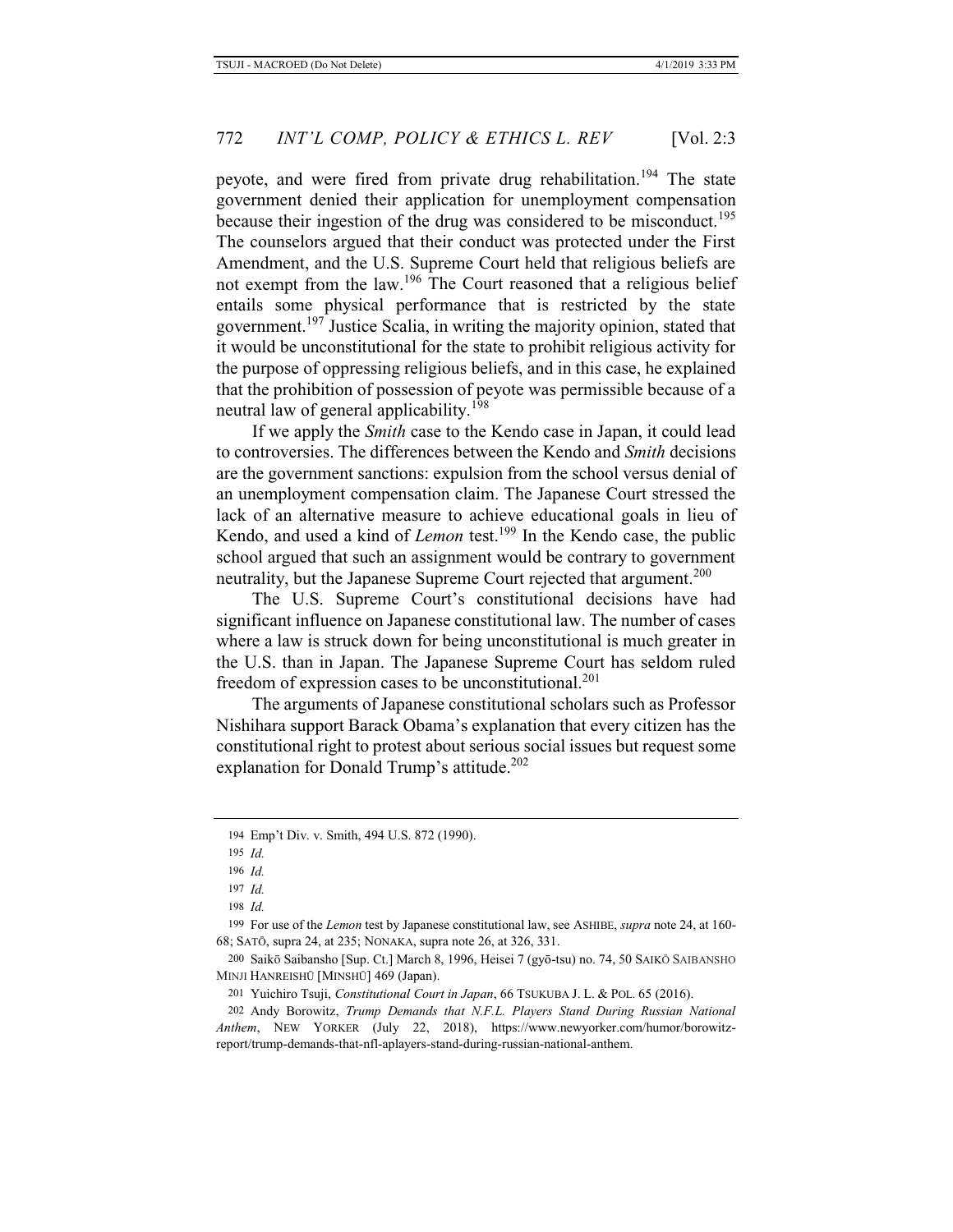#### *B. International Law in Japan*

Article 18(1) of the International Covenant on Civil and Political Rights ("ICCPR"), which the Japanese government signed in 1978, states:

Everyone shall have the right to freedom of thought, conscience and religion. This right shall include freedom to have or to adopt a religion or belief of his choice, and freedom, either individually or in community with others and in public or private, to manifest his religion or belief in worship, observance, practice and teaching.<sup>203</sup>

While one could assume that Japanese judges think that Article 19 is unique, when compared with Article 18(1) of the ICCPR, Article 19 is not so unique that requires having its own distinct interpretation. By bringing this provision into their interpretation of Article 19 of the Constitution, justices may begin conducting careful reviews of indirect restrictions in cases related to the national anthem and flag. For example, Article 20(2) of the ICCPR prohibits any advocacy of national, racial, or religious hatred that constitutes incitement to discrimination, hostility, or violence.<sup>204</sup> In Japanese free speech studies, as in the U.S.,  $^{205}$  regulations that prohibit hate speech are very complex because the Constitution clearly prohibits censorship<sup>206</sup> and because hate speech targeting a certain group does not constitute defamation or libel.<sup>207</sup> Thus, the Japanese parliament passed hate speech statutes with no criminal sanctions and otherwise left it to local governments to pass their own ordinances if they so choose.<sup>208</sup> If Japanese constitutional rights experience stagnancy in their interpretation, the Court could look to the ICCPR as a resource for

<sup>203</sup> ICCPR, *supra* note 9, art. 18.

<sup>204</sup> *Id.* art. 20.

<sup>205</sup> Nat'l Socialist Party of Am. v. Village of Skokie, 432 U.S. 43 (1977).

<sup>206</sup> NIHONKOKU KENPŌ [KENPŌ] [CONSTITUTION], art. 19 (Japan).

<sup>207</sup> *Foreign Correspondents Share Opinions on Japanese Hate Speech Marches*, MAINICHI (July 10, 2013),

http://mainichi.jp/english/english/newsselect/news/20130710p2a00m0na009000c.html

<sup>[</sup>https://web.archive.org/web/20130928024630/http://mainichi.jp/english/english/newsselect/news /20130710p2a00m0na009000c.html].

<sup>208</sup> Honpō-gai shusshin-sha ni taisuru futōna sabetsu-teki gendō no kaishō ni muketa torikumi no suishin ni kansuru hō [Act on the Promotion of Efforts to Eliminate Unfair Discriminatory Speech and Behavior Against Persons Originating from Outside Japan], Law No. 68 of 2016 (Japan).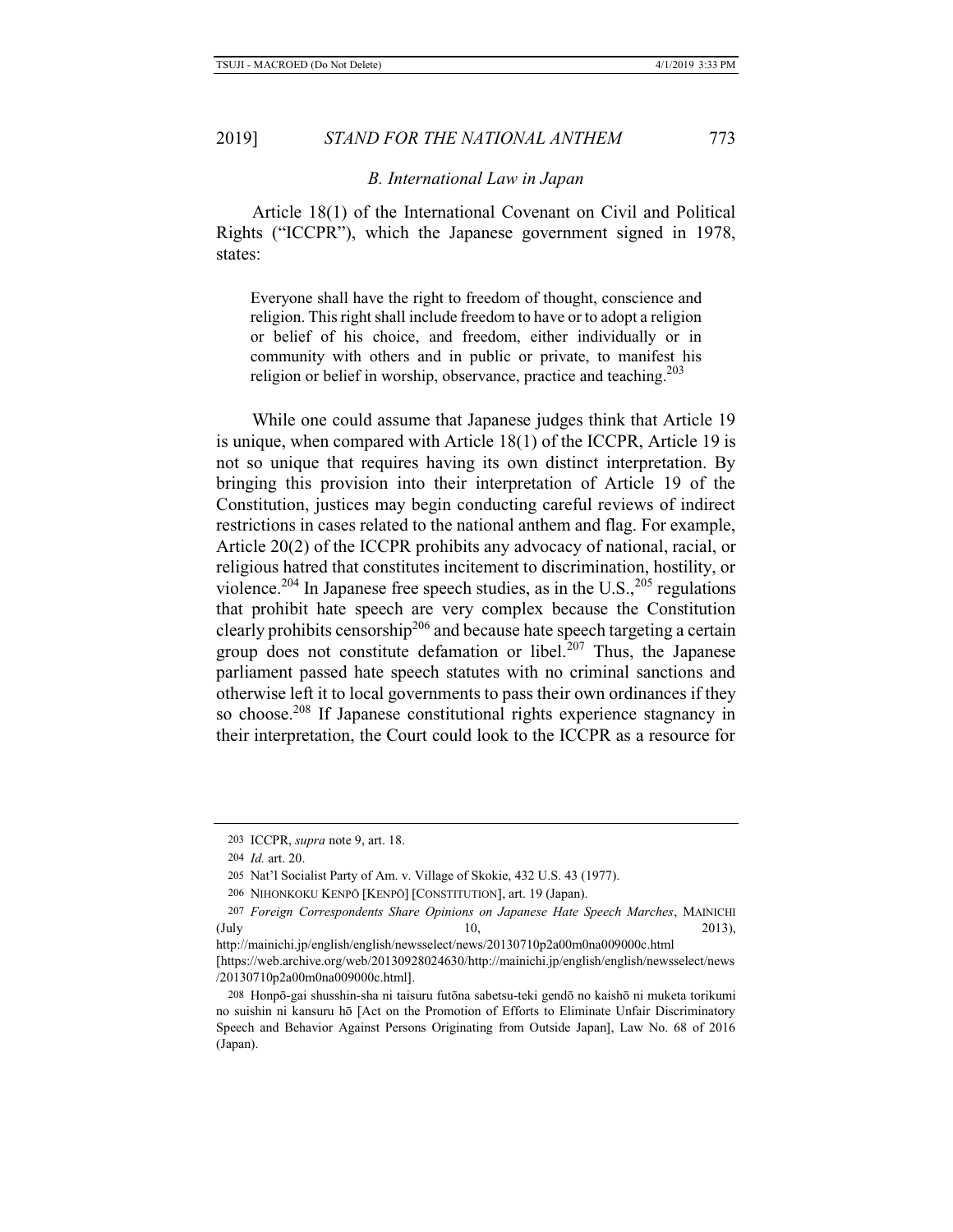their analysis. The Japanese Supreme Court declared that the Japanese government is obligated to implement it on a domestic level.<sup>209</sup>

In a hate speech case (the "Hate Speech Case") against a Korean school, the Japanese Supreme Court rejected an appeal from a group that advocated the exclusion of Korean people living in Japan.<sup>210</sup> The Kyoto District Court announced that the defendant engaged in speech that is prohibited under Article 4 of the Racial Discrimination Convention on the Elimination of All Forms, $^{211}$  and the Osaka High Court sustained and found no public purpose for the defendant's speech.<sup>212</sup> This decision is innovative in that the judges in an inferior court recognized an international treaty and applied its norms in their interpretation of domestic law.213 By rejecting the appeal, the Japanese Supreme Court prohibited activity in public spaces within two hundred meters of the Korean school and rewarded civil damages.214 One city uses a website to publicly list groups that have expressed violent, racist speech.<sup>215</sup> The local governments recognize that criminal sanctions or administrative penalties involve prohibited censorship.<sup>216</sup>

Some local governments encouraged the national parliament to pass the Hate Speech Regulation Act ("HSRA"). The HSRA does not provide for criminal sanctions, but instead encourages judges to interpret and announce the illegality of a certain activity. The Hate Speech Case shows that judges would change the conventional interpretation by applying international human right laws as an alternative resource.

#### V. CONCLUSION

It is significant that the Japanese Constitution provides for freedom of thought and conscience. The Constitution reflects the suppression of thought and conscience under the previous constitution from World War

<sup>209</sup> Osaka Kotō Saibansho [Osaka High Ct.] July 8, 2014, Heisei 25 (ne) no. 3235, 2232 HANREI JIHŌ [HANJI] 34 (Japan).

<sup>210</sup> Saikō Saibansho [Sup. Ct.] Dec. 9, 2014, Heisei 26 (o) no. 1539, available at Westlaw Japan 2014WLJPCA12096002 (Japan).

<sup>211</sup> Kyōto Chihō Saibansho [Kyoto Dist. Ct.], Oct. 7, 2013, Heisei 22 (wa) no. 2655, 2208 HANREI JIHŌ [HANJI] 74 (Japan).

<sup>212</sup> Ōsaka Kotō Saibansho [Osaka High Ct.], July 8, 2014, Heisei 25 (ne) no. 3235, 2232 HANREI JIHŌ [HANJI] 34 (Japan).

<sup>213</sup> Osaka Kotō Saibansho [Osaka High Ct.] July 8, 2014, Heisei 25 (ne) no. 3235, 2232 HANREI JIHŌ [HANJI] 34 (Japan).

<sup>214</sup> *See id.*

<sup>215</sup> *Heito Kisei Handan no Kousei sei Tanpo* [Keeping Fairness to Regulate Hate], KANAGAWA SHIMBUN (April 2, 2018, 4:00 AM), http://www.kanaloco.jp/article/321526.

<sup>216</sup> Masato Ichikawa, *Hyōgen'nojiyū to heitosupīchi* [Freedom of Expression and Hate Speech], 2 RITSUMEIKAN HŌGAKU 122 (2015).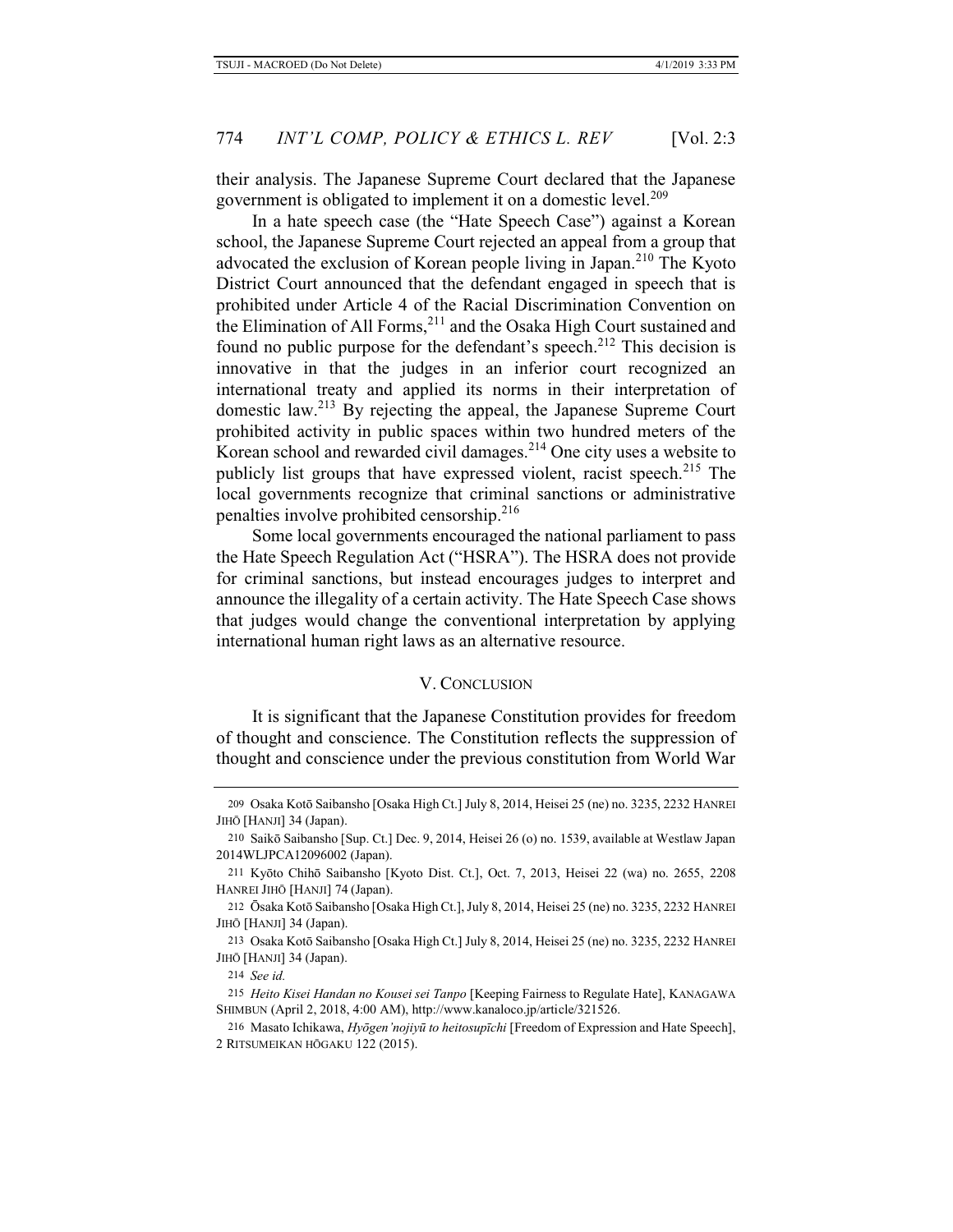II. It is still questionable, however, whether this provision works well under the current Constitution.

The national anthem case is one of the most famous decisions of the Japanese Supreme Court and supported the Tokyo Metropolitan Board of Education.217 The Japanese Supreme Court recognized the infringement on freedom of thought and conscience but found the restriction to be indirect.<sup>218</sup> The Court used the purpose and reasonableness of the regulation to achieve its goal.<sup>219</sup> Justice Fujita's dissenting opinion focused on the question of whether forcing a certain action against someone's belief and faith is permissible, and he argued that there should be a focus on fact finding.<sup>220</sup> In 2018, the Supreme Court's decision admitted broad discretion of the educational board to reemploy retired school teachers who objected to standing up in front of the national flag and singing the national anthem.<sup>221</sup>

While the Japanese Supreme Court has followed some of the reasoning by U.S. courts on constitutional questions, the number of unconstitutional decisions is much smaller than that of the U.S. Supreme Court. The justices in the national anthem and flag cases wrote concurring or dissenting opinions which reflect their individual perspectives.<sup>222</sup> These demonstrate show conflict among the justices. The duty of a justice is to justify their decision to the people. However, since the scope of judgments is so narrow, constitutional litigation is consistently being brought to the judiciary.

Classic cases of thought and conscience indicate that the effects of these rights have some limitations. Justices likely wonder how Article 19 should be interpreted in concrete cases, and without much precedent they have little guidance. One approach is for a justice to find that a school principal's order is constitutional, and then review the administrative decision and evaluate its severity. The other approach is for a justice to rely on an international treaty, if they find the use of an applicable statute or ordinance to be ineffective for their analysis. The *Samurai Martial Arts* decision shows that the Japanese judiciary carefully reviews whether the

<sup>217</sup> Saikō Saibansho [Sup. Ct.] Feb. 27, 2007, Heisei 16 (gyo tsu) no. 328, 61 SAIKŌ SAIBANSHO MINJI HANREISHŪ [MINSHŪ] 291 (Japan).

<sup>218</sup> *Id.*

<sup>219</sup> *Id.*

<sup>220</sup> *Id.* (Fujita, J.,dissenting).

<sup>221</sup> Saikō Saibansho [Sup. Ct.] July 19, 2018, Heisei 28 (ju) no. 563, 440 HANREI TAIMUZU [HANTA] 51 (Japan).

<sup>222</sup> *Id.*